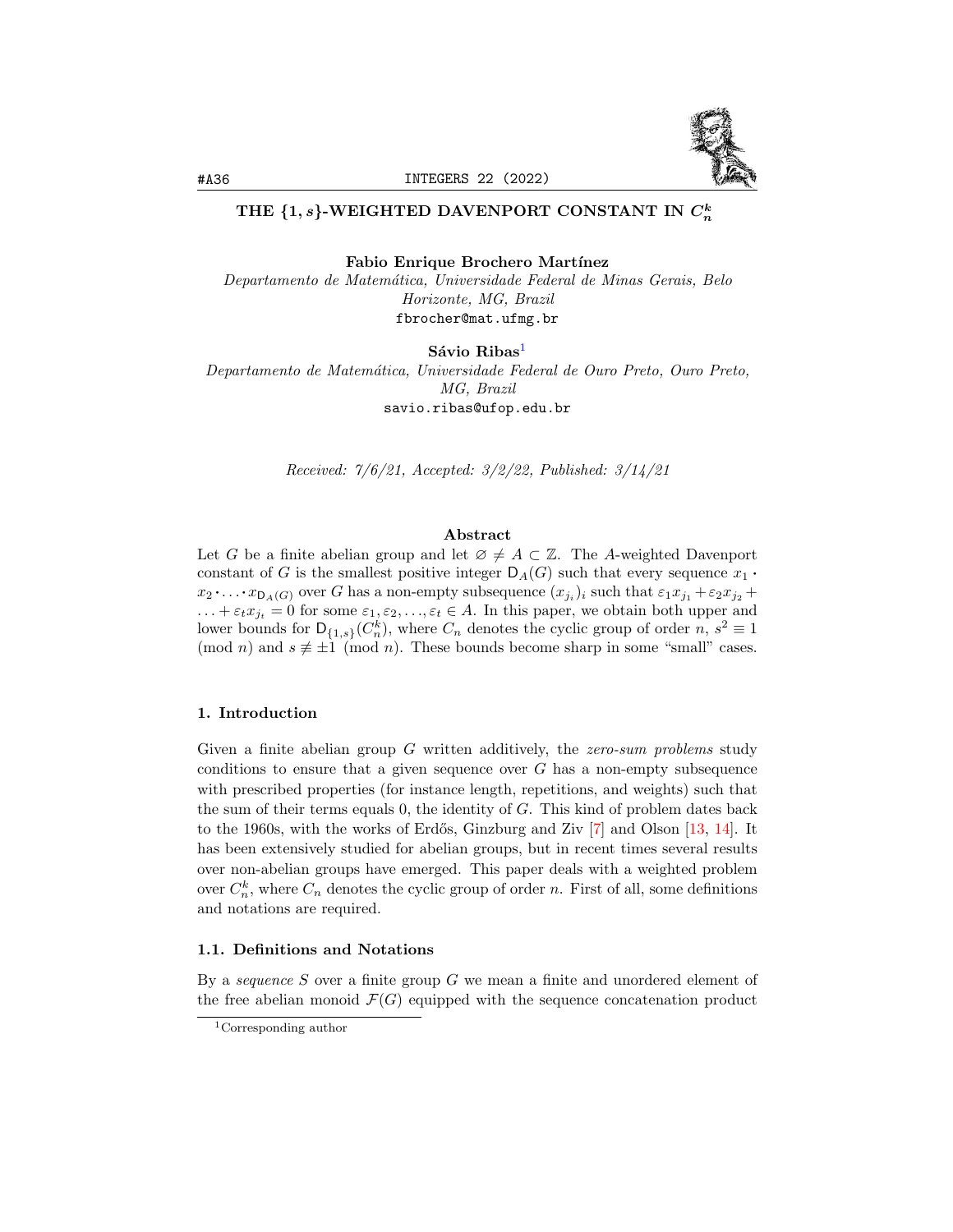denoted by  $\cdot$ . A sequence  $S \in \mathcal{F}(G)$  has the form

$$
S = \prod_{1 \leq i \leq k}^{\bullet} g_i = g_1 \cdot \ldots \cdot g_k \in \mathcal{F}(G),
$$

where  $g_1, \ldots, g_k \in G$  are the terms of S and  $k = |S| \geq 0$  is the length of S. Since the sequences are unordered,  $S = \prod_{1 \leq i \leq k}^{\bullet} g_{\tau(i)} \in \mathcal{F}(G)$  for any permutation  $\tau : \{1, 2, \ldots, k\} \to \{1, 2, \ldots, k\}.$  For a given  $S \in \mathcal{F}(G)$  and for  $t \geq 0$ , we abbreviate  $S^{[t]} = S \cdot \ldots \cdot S$ . For  $g \in G$ , the multiplicity of the term g in S is denoted by  $t$  times  $v_g(S) = \#\{i \in \{1, 2, \ldots, k\} : g_i = g\}$ , and therefore our sequence S may also be written as  $S = \prod_{g \in G}^{\bullet} g^{[v_g(S)]}$ . A sequence T is a *subsequence* of S if  $v_g(T) \le v_g(S)$ for all  $g \in G$ ; for this we use the notation  $T \mid S$ . In this case, we write  $S \cdot T^{[-1]} =$  $\prod_{g\in G}^{\bullet} g^{[v_g(S)-v_g(T)]}$ . We also define:

$$
\sigma(S) = g_1 + \dots + g_k \in G, \quad \text{the sum of } S;
$$
  
\n
$$
\Sigma(S) = \bigcup_{\substack{T \mid S \\ |T| \ge 1}} {\{\sigma(T)\}} \subset G, \quad \text{the set of subsums of } S;
$$
  
\n
$$
S \cap K = \prod_{\substack{g \mid G \\ g \in K}} g^{[v_g(S)]}, \quad \text{the subsequence of } S \text{ that lie in a subset } K \text{ of } G.
$$

The sequence S is called zero-sum free if  $0 \notin \Sigma(S)$ , and S is zero-sum sequence if  $\sigma(S) = 0.$ 

# 1.2. The Davenport Constant

One of the most important types of zero-sum problems involves the small Davenport constant  $d(G)$  of a finite abelian group G. Namely, let  $d(G)$  be the maximal integer such that there exists a sequence over G (repetition allowed) of length  $d(G)$  which is zero-sum free, that is,

 $d(G) = \sup\{|S| > 0 : S \in \mathcal{F}(G) \text{ is zero-sum free}\}.$ 

It is well-known that  $d(C_n) = n - 1$ . The inequality

<span id="page-1-0"></span>
$$
\mathsf{d}(C_{n_1} \oplus \ldots \oplus C_{n_k}) \ge \sum_{i=1}^k (n_i - 1) \tag{1.1}
$$

holds true, considering the zero-sum free sequence formed by the concatenation of  $n_i - 1$  copies of a generator of  $C_{n_i}$  for each  $1 \leq i \leq k$ . Olson proved that the equality holds true for abelian p-groups [\[13\]](#page-17-1) and for  $k \leq 2$  [\[14\]](#page-17-2).

Many variations and generalizations of zero-sum problems have been considered over the years. In this paper, we consider the following weighted problem. Let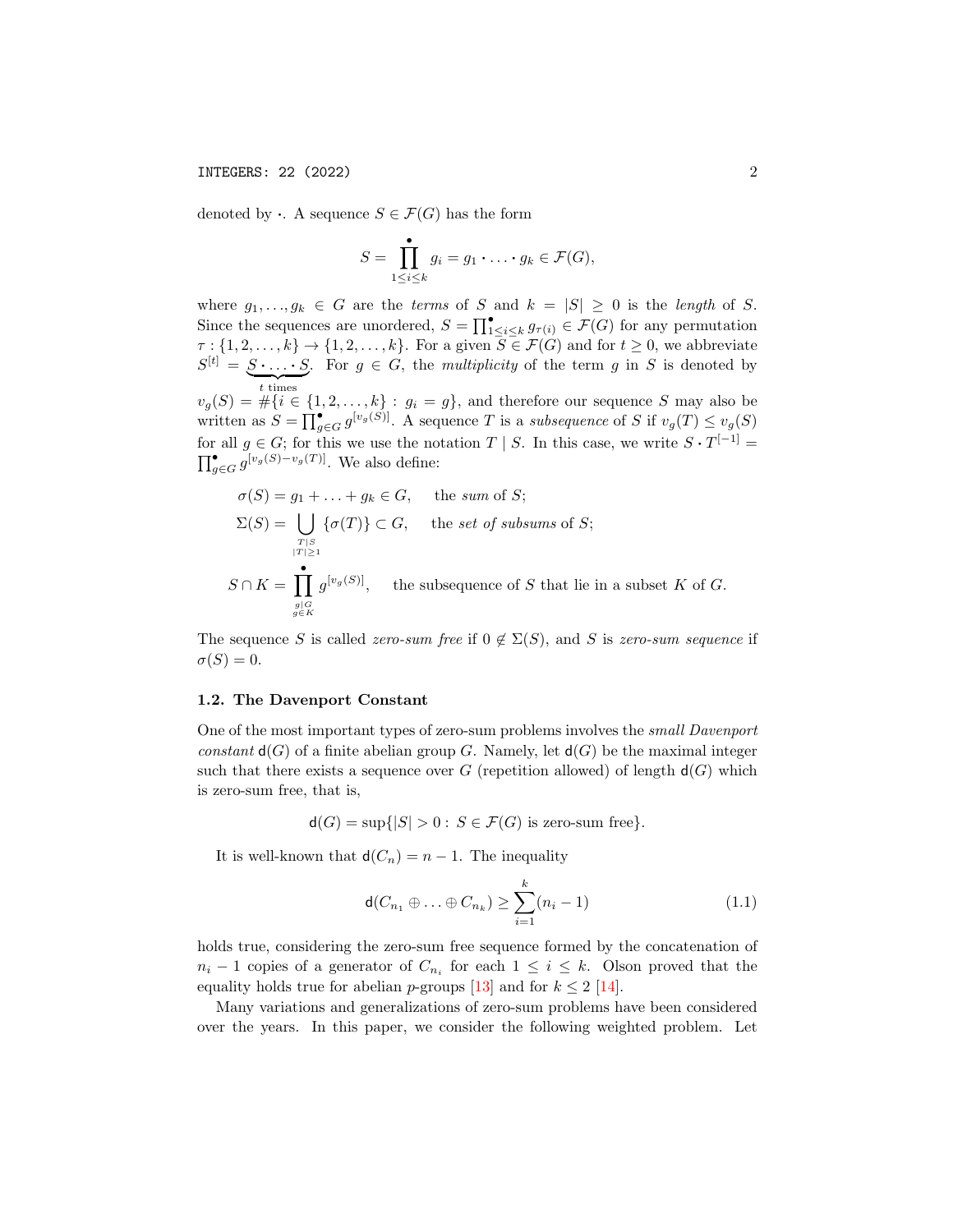$A \subset \mathbb{Z}$  be a set of weights. In order to avoid trivial cases, we assume that  $A \neq \emptyset$ and A does not contain any multiple of  $exp(G)$ , the exponent of G. Let

$$
\sigma_A(S) = \{a_1g_1 + \dots + a_kg_k \in G : a_i \in A\} \text{ the set of } A\text{-weighted sums of } S,
$$
  

$$
\Sigma_A(S) = \bigcup_{T|S \atop |T|>1} \sigma_A(T) \subset G \text{ the set of } A\text{-weighted subsequence sums of } S.
$$

Moreover, S is A-zero-sum free if  $0 \notin \Sigma_A(S)$ , and an A-zero-sum sequence if  $0 \in$  $\sigma_A(S)$ .

The A-weighted Davenport constant of an abelian group G is defined by

$$
\mathsf{D}_A(G) = \inf\{k > 0 : \text{ every } S \in \mathcal{F}(G) \text{ with } |S| \ge k \text{ satisfies } 0 \in \Sigma_A(S)\}.
$$

For instance, every abelian group G yields  $D_{\{1\}}(G) = d(G) + 1$ , where  $d(G)$  is the (unweighted) small Davenport constant of G. Using the Pigeonhole Principle, Adhikari et al. [\[1\]](#page-17-3) proved that  $D_{\{\pm 1\}}(C_n) = \lfloor \log_2(n) \rfloor + 1$ . More generally, Adhikari, Grynkiewicz and Sun [\[3\]](#page-17-4) proved that if  $n_1 | n_2 | \ldots | n_k$  and  $G = C_{n_1} \oplus \ldots \oplus C_{n_k}$ , then

$$
\sum_{i=1}^{k} \lfloor \log_2(n_i) \rfloor + 1 \le D_{\{\pm 1\}}(G) \le \lfloor \log_2(|G|) \rfloor + 1, \tag{1.2}
$$

and Marchan, Ordaz and Schmid [\[12\]](#page-17-5) removed the hypothesis  $n_1 | n_2 | \ldots | n_k$ .

In addition, Adhikari, David and Urroz [\[2\]](#page-17-6) showed that if  $A = \{1, 2, 3, \ldots, r\},\$ then  $D_A(C_n) = \lceil \frac{n}{r} \rceil$  (it was previously proved for *n* prime by Adhikari and Rath  $[4]$ ). Also in  $[2]$ , it is proved that if A is the set of all quadratic residues modulo a squarefree number n and  $\omega(n)$  is the number of distinct prime factors of n, then  $D_A(C_n) = 2\omega(n) + 1.$ 

Although very little is known about the A-weighted Davenport constant for a general set A, Halter-Koch [\[11\]](#page-17-8) provided an arithmetical interpretation of certain types of weighted Davenport constants in terms of algebraic integers and of binary quadratic forms.

In this paper, we fix an integer  $k \geq 1$ , and establish some upper and lower bounds for  $\mathsf{D}_{\{1,s\}}(C_n^k)$ , where

<span id="page-2-0"></span>
$$
s^2 \equiv 1 \pmod{n}, \quad \text{but} \quad s \not\equiv \pm 1 \pmod{n}. \tag{1.3}
$$

In fact, for  $s \equiv 1 \pmod{n}$  we have  $\mathsf{D}_{\{1,s\}}(C_n^k) = \mathsf{d}(C_n^k) + 1$ , and for  $s \equiv -1 \pmod{n}$ we have  $D_{\{1,s\}}(C_n^k) = D_{\{\pm 1\}}(C_n^k)$ .

The main motivation for considering this set of weights was the inverse zerosum problem related to the small Davenport constant over the non-abelian group  $C_n \rtimes_s C_2$ . Indeed, in [\[5\]](#page-17-9) the authors considered the inverse problem over  $D_{2n}$ , the dihedral group of order  $2n$ . The main argument used the  $\{\pm 1\}$ -weighted Davenport constant over  $C_n$  in order to obtain the structure of the product-one free sequences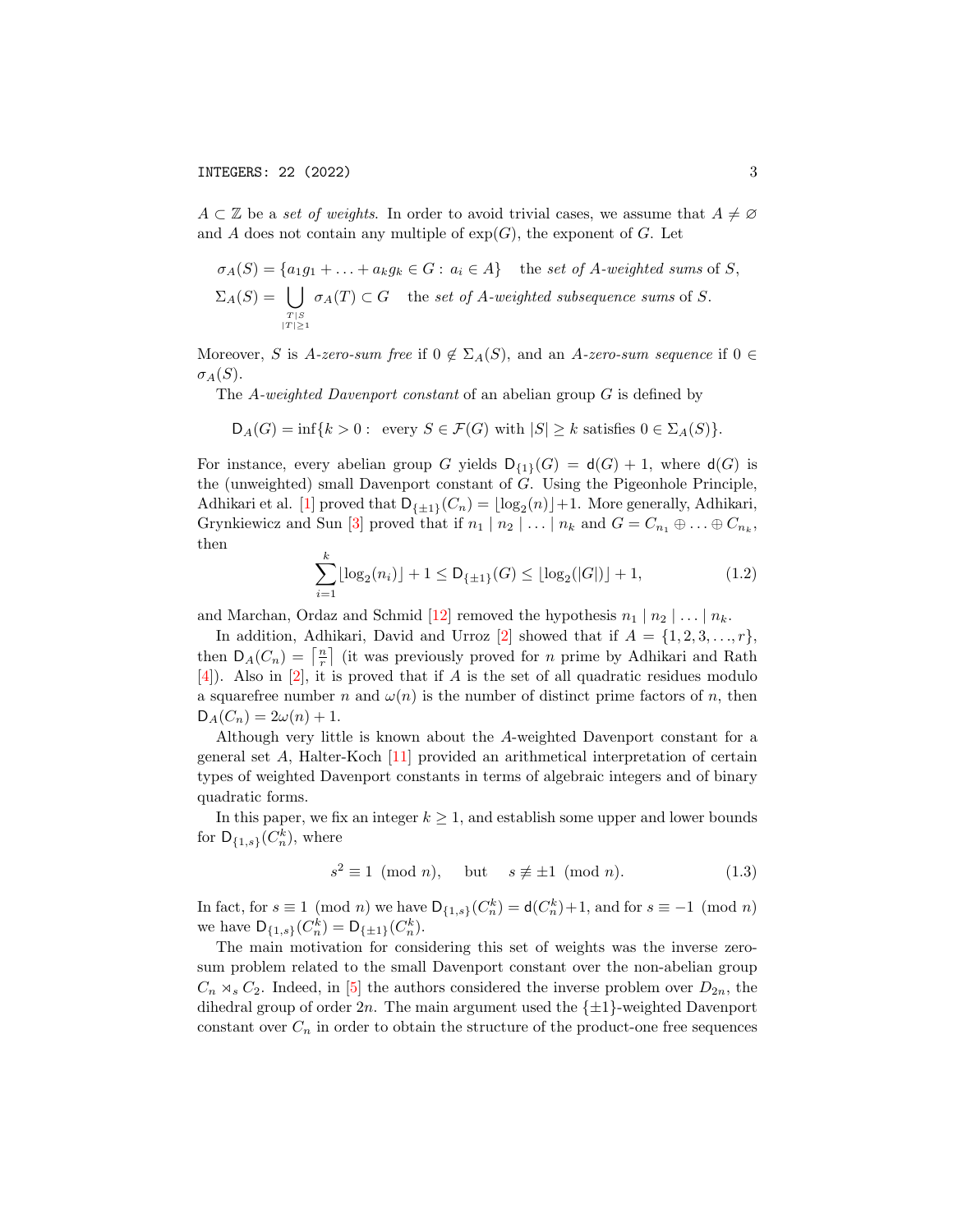of maximum length. The idea for  $C_n \rtimes_s C_2$  would be similar, using the  $\{1, s\}$ weighted Davenport constant over  $C_n$ . However, the upper bounds provided in this paper were only able to solve the inverse problem for values of  $n$  with sufficiently large factors, namely, factors  $n_1$  $n_1$  and  $n_2$  as in Lemma 1 (in particular, the proof would not work for  $n = 2^t$ ,  $t \geq 3$ ). Nevertheless, in [\[6\]](#page-17-10) the authors completely solved the inverse problem over  $C_n \rtimes_s C_2$ , using the set of weights but without using directly the bounds on  $\mathsf{D}_{\{1,s\}}(C_n^k)$  presented here.

This paper is organized as follows. In Section [2,](#page-3-1) we present a useful factorization of n in order to set a crucial projection, yielding an isomorphism in some cases. In Section [3,](#page-5-0) we prove lower bounds for  $D_{\{1,s\}}(C_n^k)$ . In Sections [4](#page-6-0) and [5,](#page-11-0) we prove upper bounds for  $\mathsf{D}_{\{1,s\}}(C_n^k)$  when the factorization of n generates an isomorphism and a projection, respectively; in particular, we prove a relation among these two cases. In Section [6,](#page-13-0) we discuss the tightness of these bounds, and conclude the exact value in two families of "small" cases.

# <span id="page-3-1"></span>2. The Natural Projection/Isomorphism

We note that conditions  $(1.3)$  guarantee that n can be neither an odd prime power nor twice an odd prime power, for otherwise we would have  $s \equiv \pm 1 \pmod{n}$ . The following lemma, which is also [\[6,](#page-17-10) Lemma 2.2], and which we reproduce its proof here for convenience, ensures that these conditions suffice to factor  $n$  nicely.

<span id="page-3-0"></span>**Lemma 1** ([\[6,](#page-17-10) Lemma 2.2]). Let  $n \geq 8$  and s be positive integers satisfying the conditions [\(1.3\)](#page-2-0).

- (i) If both  $n \neq p^t$  and  $n \neq 2p^t$  for every prime p and every integer  $t \geq 1$ , then there exist coprime integers  $n_1, n_2 \geq 3$  such that  $s \equiv -1 \pmod{n_1}$ ,  $s \equiv 1$  $\pmod{n_2}$ , and either  $(A)$   $n = n_1 n_2$  or  $(B)$   $n = 2n_1 n_2$ .
- (ii) If  $n = 2^t$  for some  $t \ge 3$ , then  $(B)$   $n = 2n_1n_2$ , where either  $(n_1, n_2) = (1, 2^{t-1})$ satisfies  $s \equiv 1 \pmod{n_2}$  or  $(n_1, n_2) = (2^{t-1}, 1)$  satisfies  $s \equiv -1 \pmod{n_1}$ .

*Proof.* Let  $n = 2^t m$ , where m is odd and  $t \geq 0$  is an integer. Since m divides  $s^2 - 1$  and  $gcd(s - 1, s + 1) \in \{1, 2\}$  (depending on whether s is even or odd), each prime power factor of m divides either  $s + 1$  or  $s - 1$ . Let  $m_1 = \gcd(m, s + 1)$  and  $m_2 = \gcd(m, s-1)$ , so that  $m = m_1 m_2$ . In addition,  $s^2 \equiv 1 \pmod{2^t}$  implies that either  $s \equiv \pm 1 \pmod{2^t}$  or  $s \equiv 2^{t-1} \pm 1 \pmod{2^t}$  (depending on whether  $t \geq 3$ ). We consider some cases:

- (i) CASE  $n \neq 2^t$ , that is,  $m \neq 1$ .
	- (i.1) SUBCASE  $t = 0$ . In this case,  $n = m = m_1 m_2$ . We set  $n_1 = m_1$  and  $n_2 = m_2$ , hence  $n = n_1 n_2$  is the desired factorization, as in (A). This is the only case where  $s$  can be even; in the following,  $s$  must be odd.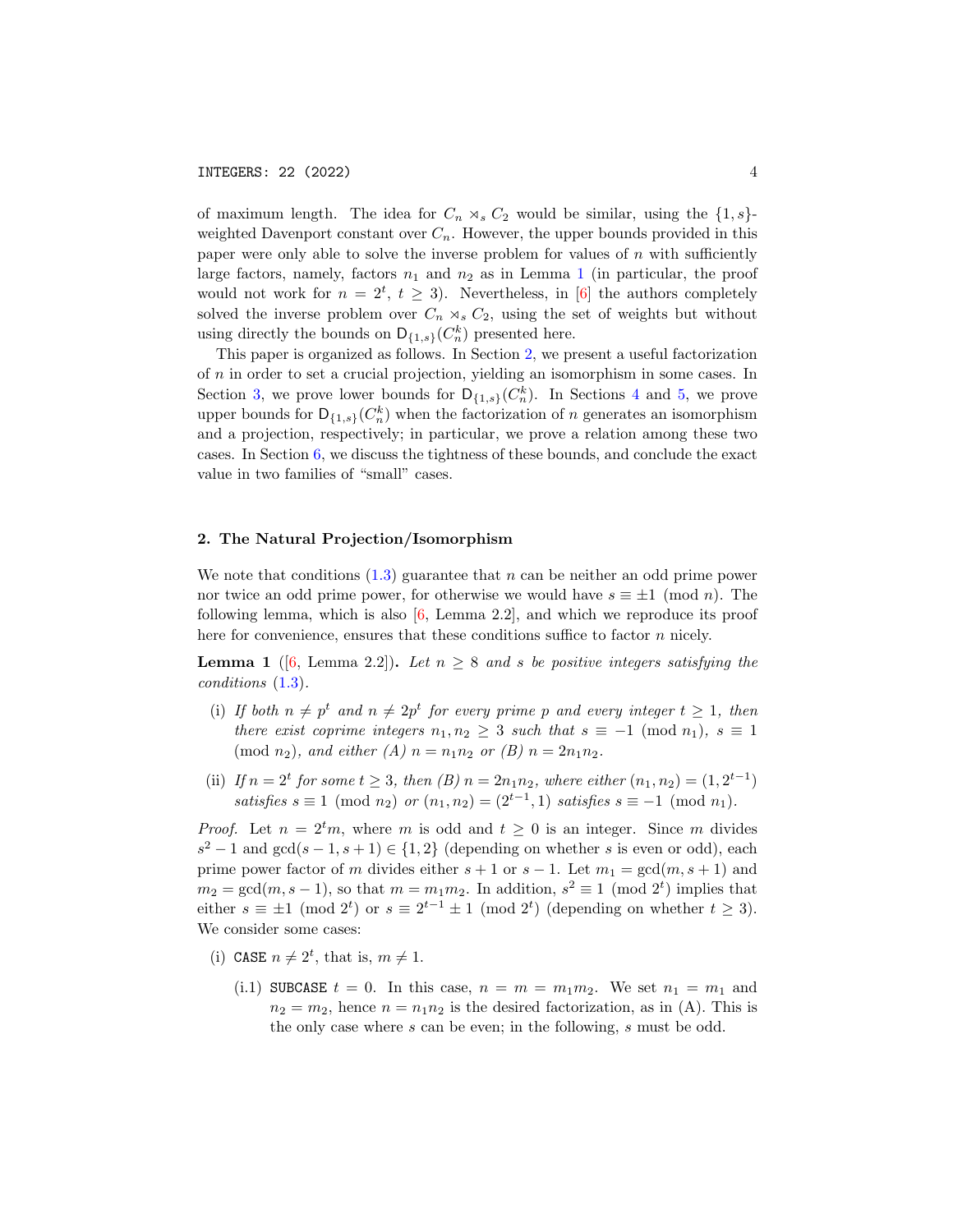- (i.2) SUBCASE  $t = 1$ . It is possible to set either  $n_1 = 2m_1$  and  $n_2 = m_2$  or  $n_1 = m_1$  and  $n_2 = 2m_2$ , hence  $n = n_1 n_2$  is the desired factorization, as in  $(A)$ .
- (i.3) SUBCASE  $t \geq 2$  and  $m \geq 3$ . If  $s \equiv -1 \pmod{2^t}$ , then we set  $n_1 = 2^t m_1$ and  $n_2 = m_2$ . If  $s \equiv 1 \pmod{2^t}$ , then we set  $n_1 = m_1$  and  $n_2 = 2^t m_2$ . Therefore,  $n = n_1 n_2$  is the desired factorization, as in (A). In the case that  $t \geq 3$ , it is possible that  $s \equiv 2^{t-1} \pm 1 \pmod{2^t}$ . If  $s \equiv 2^{t-1} - 1$ (mod 2<sup>t</sup>), then we set  $n_1 = 2^{t-1}m_1$  and  $n_2 = m_2$ . If  $s \equiv 2^{t-1} + 1$ (mod 2<sup>t</sup>), then we set  $n_1 = m_1$  and  $n_2 = 2^{t-1}m_2$ . Hence,  $n = 2n_1n_2$  is the desired factorization, as in (B).
- (ii) CASE  $n = 2^t$  with  $t \geq 3$ , that is,  $m = 1$ . In this case,  $s \equiv 2^{t-1} \pm 1$ (mod 2<sup>t</sup>), which implies that  $s \equiv \pm 1 \pmod{2^{t-1}}$ . For the negative sign, it follows that  $(n_1, n_2) = (2^{t-1}, 1)$ , and for the positive sign, it follows that  $(n_1, n_2) = (1, 2^{t-1})$ . Therefore,  $n = 2n_1n_2$  is the factorization, as in (B).

 $\Box$ 

By the previous lemma and Chinese Remainder Theorem, there exists a natural projection

$$
\Psi_0: C_n \to C_{n_1} \oplus C_{n_2}
$$

satisfying

$$
\Psi_0(e) = (e_1, e_2)
$$
 and  $\Psi_0(s \cdot e) = (-e_1, e_2)$ ,

where  $C_{n_1} = \langle e_1 \rangle$ ,  $C_{n_2} = \langle e_2 \rangle$  and  $C_n = \langle e \rangle$ . In Case (A) of previous lemma,  $\Psi_0$  is an isomorphism.

Let  $\vec{0}_r$  be the identity of  $C_r^k$ ,  $\vec{a} = (a_1, \ldots, a_k) \in C_r^k$ , and write  $t \cdot \vec{a} = (ta_1, \ldots, ta_k)$ . Denote by

<span id="page-4-0"></span>
$$
\Psi: C_n^k \to C_{n_1}^k \oplus C_{n_2}^k \tag{2.1}
$$

the similar projection satisfying

$$
\Psi(\vec{a}) = (\vec{a}, \vec{a}) \quad \text{and} \quad \Psi(s \cdot \vec{a}) = (-\vec{a}, \vec{a}),
$$

where the first coordinate is the restriction to  $C_{n_1}^k$  and the second coordinate is the restriction to  $C_{n_2}^k$ . In Case (A) of Lemma [1,](#page-3-0)  $\Psi$  is an isomorphism. Moreover, for  $g = (u, v) \in C_{n_1}^k \oplus C_{n_2}^k$ , we write  $sg = (-u, v)$ .

When we look at the sequences over  $C_{n_1}^k \oplus C_{n_2}^k$ , since  $s \equiv -1 \pmod{n_1}$  and  $s \equiv 1 \pmod{n_2}$ , in the second coordinate we have an unweighted problem, while in the first coordinate we have a  $\{\pm 1\}$ -weighted problem. In the case that  $n = n_1 n_2$ , finding zero-sum sequences over  $C_n^k$  is equivalent to finding zero-sum sequences over  $C_{n_1}^k \oplus C_{n_2}^k$ . In the case that  $n = 2n_1n_2$ , zero-sums over  $C_n^k$  imply zero-sums over  $C_{n_1}^k \oplus C_{n_2}^k$ , and  $k+1$  disjoint zero-sums over  $C_{n_1}^k \oplus C_{n_2}^k$  generate a zero-sum over  $C_n^k$ , since  $C_n^k / (C_{n_1}^k \oplus C_{n_2}^k) \simeq C_2^k$  and  $d(C_2^k) = k$ .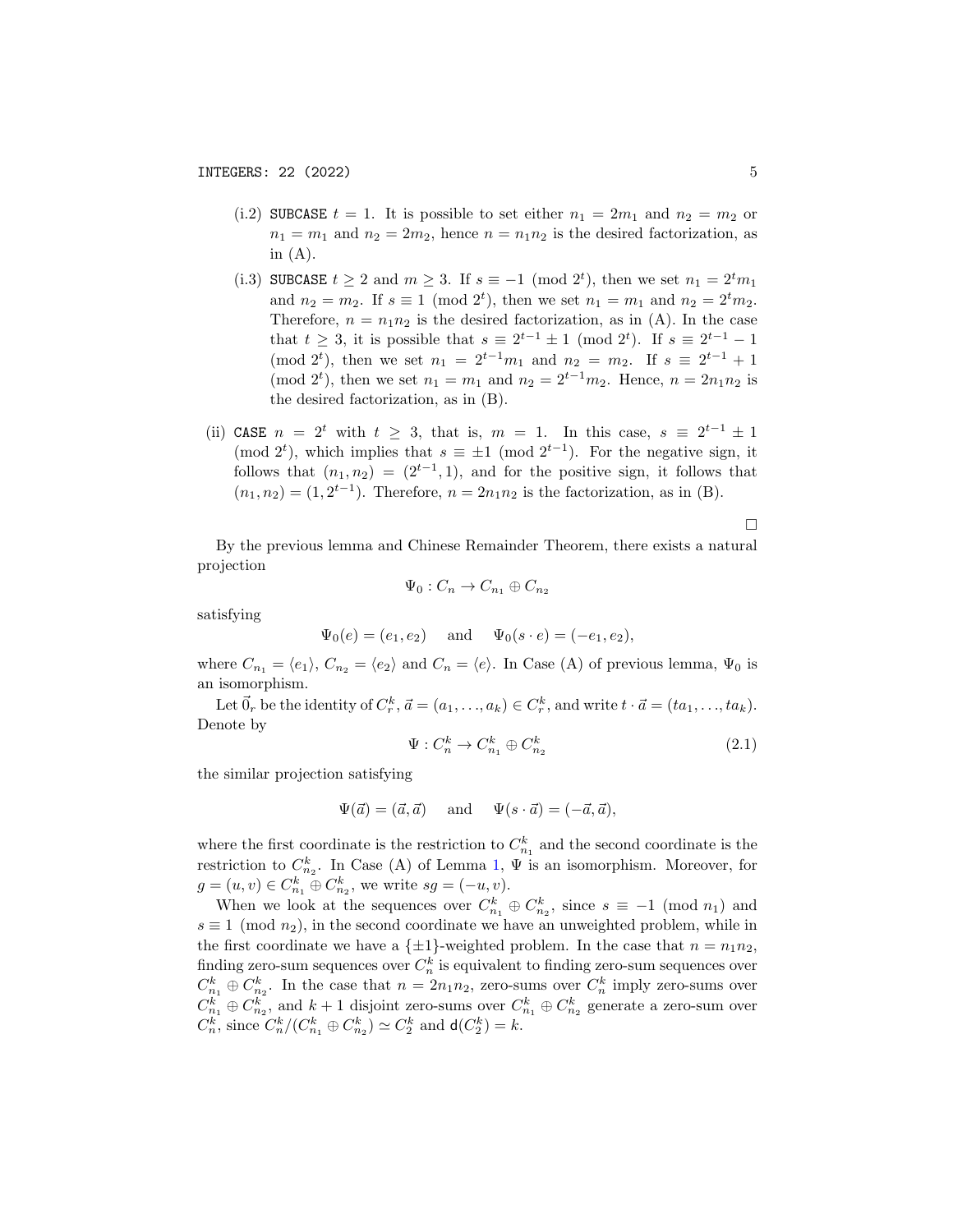It is worth mentioning that the bounds presented here refer to the parities of  $n_1$ and  $n_2$  (see [\[8,](#page-17-11) Conjecture 1.10] for a conjecture regarding the Erdős-Ginzburg-Ziv constant over  $C_n^3$  that is concerned with the parity of n). For the upper bound, our method consists basically of two steps: using the set of weights  $\{\pm 1\}$  in  $C_{n_1}^k$ to produce more than  $d(C_{n_2}^k)$  disjoint sums in  $\{\vec{0}_{n_1}\}\oplus C_{n_2}^k$ , hence obtaining a zerosum over  $C_n^k$ . However, the method can be improved, provided  $n_2$  is even in the following way: in the first step and with a little more effort, it is possible to obtain sums in  $\{\vec{0}_{n_1}\}\oplus C_{\frac{n_2}{2}}^k$ , where  $C_{\frac{n_2}{2}} = \{2g : g \in C_{n_2}\}\.$  This effort is rewarded, since now it is only required  $d(C_{\frac{n_2}{2}}^k) + 1$  sums for the second step. This method will be further applied for other zero-sum problems in future papers.

#### <span id="page-5-0"></span>3. The Lower Bounds

In this section, we provide good although not always tight lower bounds. The first one deals with the case  $n = n_1 n_2$ .

<span id="page-5-1"></span>**Theorem [1.](#page-3-0)** Let n and s be as in [\(1.3\)](#page-2-0), and write  $n = n_1 n_2$  as in Lemma 1. Then:

(i) for any  $n_1$  and  $n_2$ , we have

$$
\mathsf{D}_{\{1,s\}}(C_n^k) \ge \mathsf{D}_{\{\pm 1\}}(C_{n_1}^k) + \mathsf{d}(C_{n_2}^k) \ge k\left(\lfloor \log_2(n_1) \rfloor + n_2 - 1\right) + 1;
$$

(ii) if  $n_2$  is odd and either  $n_1 > n_2$  or  $n_1$  is even, then

$$
\mathsf{D}_{\{1,s\}}(C_n^k) \ge k(2n_2 - 1) + 1.
$$

*Proof.* First of all, the projection defined in  $(2.1)$  ensures that we may consider S over  $C_{n_1}^k \oplus C_{n_2}^k$  instead of over  $C_n^k$ . For each case, we exhibit  $\{1, s\}$ -zero-sum free sequences  $S$ .

(i) Let  $S'_1$  be a  $\{\pm 1\}$ -zero-sum free sequence over  $C_{n_1}^k$  with  $|S'_1| = \mathsf{D}_{\{\pm 1\}}(C_{n_1}^k) - 1$ and  $S'_2$  be a zero-sum free sequence over  $C_{n_2}^k$  with  $|S'_2| = d(C_{n_2}^k)$ . Set

$$
S_1 = \prod_{g \in S'_1}^{\bullet} (g, \vec{0}_{n_2}) \in \mathcal{F}(C_{n_1}^k \oplus C_{n_2}^k),
$$
  

$$
S_2 = \prod_{h \in S'_2}^{\bullet} (\vec{0}_{n_1}, h) \in \mathcal{F}(C_{n_1}^k \oplus C_{n_2}^k),
$$

and  $S = S_1 \cdot S_2$ . Then  $S \in \mathcal{F}(C_{n_1}^k \oplus C_{n_2}^k)$  is  $\{1, s\}$ -zero-sum free and  $|S|$  =  $|S_1| + |S_2| = D_{\{\pm 1\}}(C_{n_1}^k) + d(C_{n_2}^k) - 1$ , which proves (i).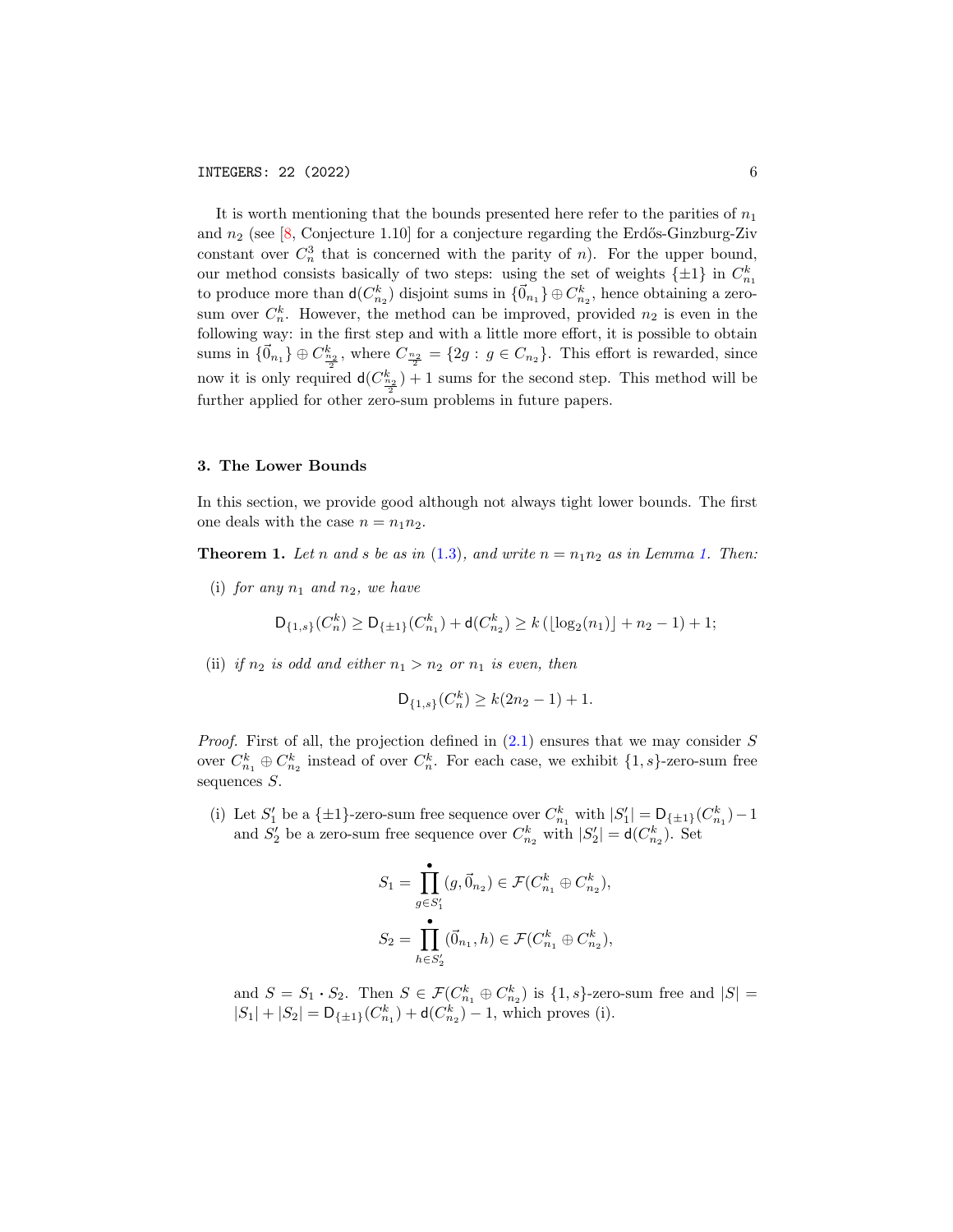(ii) Let 
$$
C_{n_1} = \langle e_1 \rangle
$$
 and  $C_{n_2} = \langle e_2 \rangle$ . Set  
\n
$$
g_i = \left( \underbrace{0, \ldots, 0, e_1, 0, \ldots, 0}_{e_1 \text{ in the } i^{\text{th}}} , \underbrace{0, \ldots, 0, e_2, 0, \ldots, 0}_{e_2 \text{ in the } (k+i)^{\text{th}} \text{ position}} \right) \in C_{n_1}^k \oplus C_{n_2}^k
$$

for  $1 \leq i \leq k$ , and

$$
S = \prod_{1 \leq i \leq k}^{\bullet} g_i^{[2n_2 - 1]} \in \mathcal{F}(C_{n_1}^k \oplus C_{n_2}^k).
$$

Then  $|S| = k(2n_2 - 1)$  and we claim that S is  $\{1, s\}$ -zero-sum free. Suppose otherwise, then there exists a non-empty subsequence  $T \mid S$  such that  $0 \in$  $\sigma_{\{1,s\}}(T)$ . Assume that  $g_i \mid T$ . By the  $(k+i)^{th}$  position, we have  $v_{g_i}(T) = n_2$ . These  $g_i$ 's are the only possible terms of T that modify the  $i^{th}$  position. If  $n_1$ is even then the  $i^{th}$  position of the  $\{1, s\}$ -weighted sum is odd, hence it can not be 0. If  $n_1$  is odd and  $n_1 > n_2$ , then the  $\{1, s\}$ -weighted sum in the  $i^{th}$ position is an odd element of  $[-n_2, n_2]$ , therefore it can not be 0 modulo  $n_1$ .

 $\Box$ 

The second result deals with the case  $n = 2n_1n_2$ .

<span id="page-6-1"></span>**Theorem 2.** Let n and s be as in [\(1.3\)](#page-2-0), and write  $n = 2n_1n_2$  as in Lemma [1.](#page-3-0) Then

$$
\mathsf{D}_{\{1,s\}}(C_n^k) \ge k \cdot \mathsf{D}_{\{1,s\}}(C_{n_1n_2}^k) + 1.
$$

*Proof.* Let  $T_1 \in \mathcal{F}(C_{n_1n_2})$  be a  $\{1,s\}$ -zero-sum free sequence of length  $|T_1|$  =  $D_{\{1,s\}}(C_{n_1n_2}) - 1$ . The sequence  $T_2 = T_1 \cdot ((n_1n_2)e)$ , where  $C_{2n_1n_2} = \langle e \rangle$ , is  $\{1,s\}$ zero-sum free over  $C_{2n_1n_2}$ , and  $|T_2| = \mathsf{D}_{\{1,s\}}(C_{2n_1n_2})$ . Let  $S \in \mathcal{F}(C_{2n_1n_2})$  be the sequence formed by concatenation of the sequences  $T_2$  in each coordinate, that is,

$$
S = \prod_{1 \leq j \leq k}^{\bullet} \prod_{g \mid T_2}^{\bullet} \underbrace{(0, \ldots, 0, g, 0, \ldots, 0)}_{g \text{ in the } j^{th} \text{ coordinate}}.
$$

Hence,  $|S| = k \cdot |T_2| = k \cdot D_{\{1,s\}}(C_{n_1n_2})$  and S is  $\{1,s\}$ -zero-sum free.

# <span id="page-6-0"></span>4. The Upper Bounds for  $n = n_1 n_2$

The projection  $\Psi: C_n^k \to C_{n_1}^k \oplus C_{n_2}^k$  is actually an isomorphism in this case. Hence, finding zero-sum sequences over  $C_n^k$  is equivalent to finding zero-sum sequences over  $C_{n_1}^k \oplus C_{n_2}^k$ . The goal in most cases in this section is to find many subsequences with a  $\{\pm 1\}$ -zero-sum in the first coordinate, in order to obtain a zero-sum in the second coordinate.

Before claiming the main results of this section, we prove two simpler upper bounds.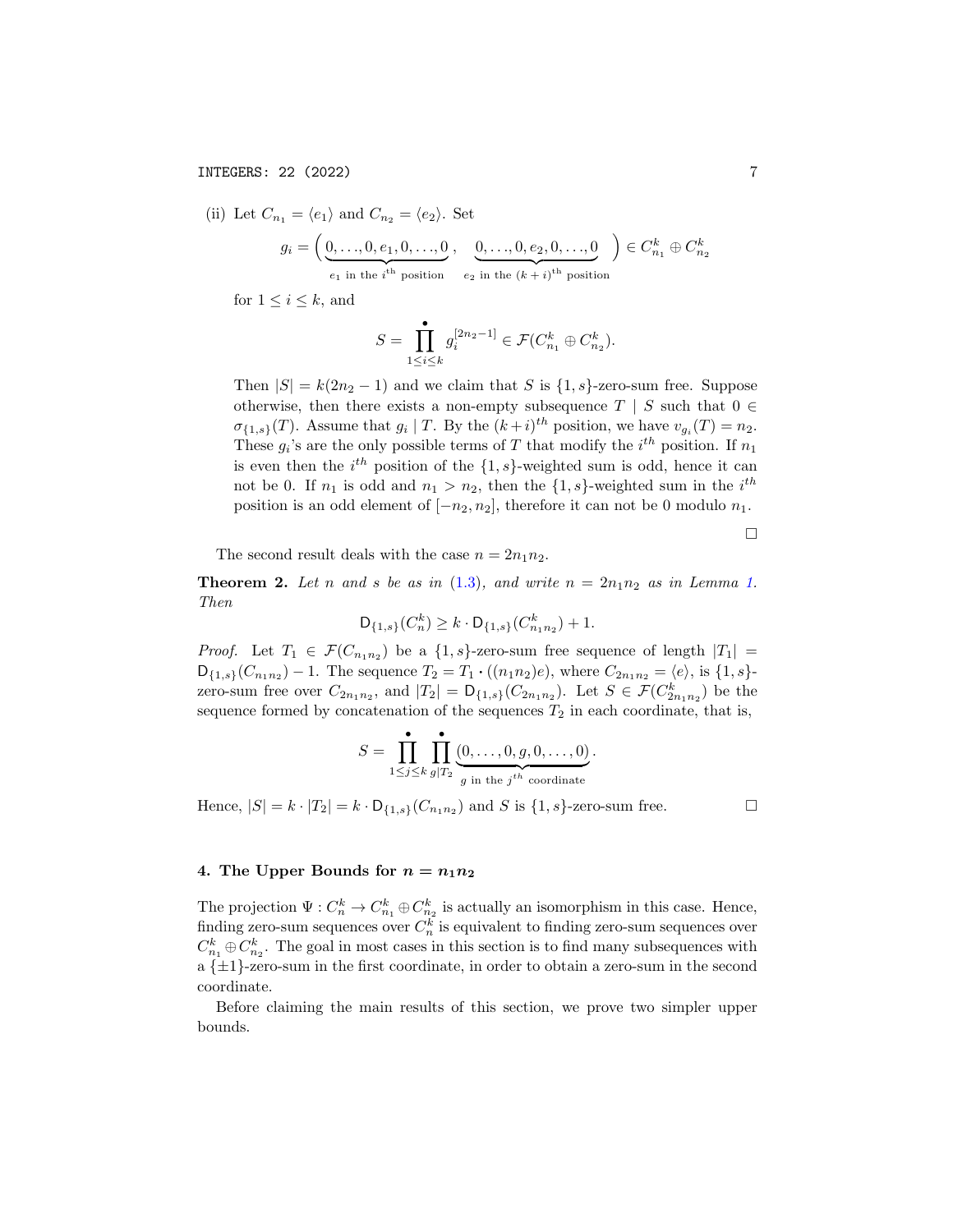<span id="page-7-0"></span>**Proposition [1.](#page-3-0)** Let n and s be as in [\(1.3\)](#page-2-0), and write  $n = n_1 n_2$  as in Lemma 1. The following hold.

(i) For every n,

$$
\mathsf{D}_{\{1,s\}}(C_n^k) \leq \left(\mathsf{d}(C_{n_2}^k) + 1\right) \mathsf{D}_{\{\pm 1\}}(C_{n_1}^k) \leq \left(\mathsf{d}(C_{n_2}^k) + 1\right) \Big( \lfloor k \log_2(n_1) \rfloor + 1 \Big).
$$

(ii) For  $n_2$  even,

$$
\mathsf{D}_{\{1,s\}}(C_n^k) \leq \Big(\mathsf{d}(C_{\frac{n_2}{2}}^k)+1\Big)\,\Big(\lfloor k\log_2(n_1)\rfloor + k + 1\Big).
$$

*Proof.* As in the proof of Theorem [1,](#page-5-1) we consider  $S \in \mathcal{F}(C_{n_1} \oplus C_{n_2})$  instead of  $S \in \mathcal{F}(C_n)$ .

- (i) Suppose that  $|S| = (d(C_{n_2}^k) + 1) D_{\{\pm 1\}}(C_{n_1}^k)$ . Choose a minimal subsequence  $A_1 | S$  with  $|A_1| \leq D_{\{1,s\}}(C_{n_1}^k)$  such that  $(\vec{0}_{n_1}, b_1) \in \sigma_{\{1,s\}}(A_1)$ , where  $b_1 \in$  $C_{n_2}^k$ . Inductively, we may construct  $A_{j+1} \mid S \cdot (A_1 \cdot \ldots \cdot A_j)^{[-1]}$  for  $j =$  $1, \ldots, \mathsf{d}(C_{n_2}^k)$  such that  $|A_{j+1}| \leq \mathsf{D}_{\{1,s\}}(C_{n_1})$  and  $(\vec{0}_{n_1}, b_{j+1}) \in \sigma_{\{1,s\}}(A_{j+1}),$ where  $b_{j+1} \in C_{n_2}^k$ . On the other hand, it follows that we have  $d(C_{n_2}^k) + 1$ disjoint  ${1, s}$ -weighted sums in  ${\{\vec{0}_{n_1}\}\oplus C_{n_2}^k}$ , therefore we are done.
- (ii) The proof of this inequality is similar to the previous one. The only difference is that each  $\lfloor k \log_2(n_1) \rfloor + k + 1$  terms yield a  $\{1, s\}$ -weighted sum into  $\{\vec{0}_{n_1}\}\oplus$  $C_{\frac{n_2}{2}}^k$ . In fact, let  $T \mid S$  with  $|T| = \lfloor k \log_2(n_1) \rfloor + k + 1$ . We may construct  $2^{|T|} > 2^k n_1^k$  sums using the terms of T, therefore the Pigeonhole Principle ensures that there exist distinct subsequences (but not necessarily pairwise disjoint)  $T_1, T_2, \ldots, T_{2^k+1} \mid T$ , such that the first coordinates of  $\sigma(T_1), \sigma(T_2), \ldots, \sigma(T_{2^k+1})$  are all the same in  $C_{n_1}^k$ . Again by the Pigeonhole Principle, there exist two of them, say  $T_1$  and  $T_2$ , such that  $\sigma(T_1)$  and  $\sigma(T_2)$ have the same parity in all their last  $k$  coordinates. We may transform  $T_1$ and  $T_2$  into disjoint subsequences. Indeed, if  $T_1$  and  $T_2$  share the term  $(a, b)$ , then the first coordinate of  $\sigma(T_1)$  equals the first coordinate of  $\sigma(T_2)$  if and only if the first coordinate of  $\sigma(T_1 \cdot (a, b)^{[-1]})$  equals the first coordinate of  $\sigma(T_2 \cdot (a, b)^{[-1]})$ , as well as all the last k coordinates of  $\sigma(T_1)$  have the same parity as those of  $\sigma(T_2)$  if and only if all the last k coordinates of  $\sigma(T_1 \cdot (a, b)^{[-1]})$ have the same parity as those of  $\sigma(T_2 \cdot (a, b)^{[-1]})$ , where "last k coordinates" denotes the restriction of the elements to  $C_{n_2}^k$ . Therefore, assuming that  $T_1$ and  $T_2$  are disjoint, we obtain

$$
\sum_{g \in T_1} s g + \sum_{h \in T_2} h \in \{\vec{0}_{n_1}\} \oplus C_{\frac{n_2}{2}}^k.
$$

It is possible to construct  $d(C_{\frac{n_2}{2}}^k) + 1$  disjoint  $\{1, s\}$ -weighted sums as the previous one, therefore we are done.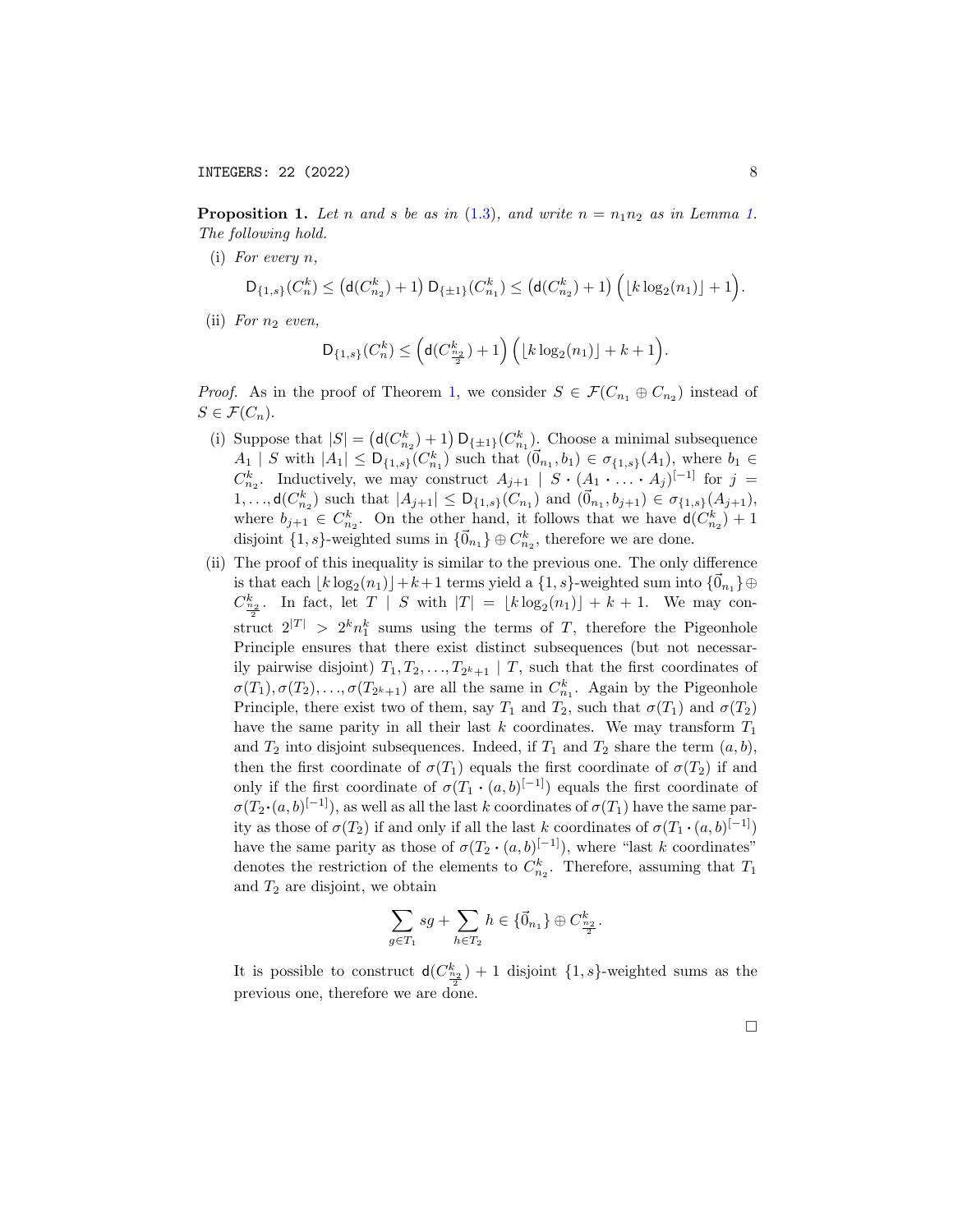Our goal can be achieved faster once the subsequences with an  $\{1, s\}$ -zero-sum in the first coordinate have "small" length. For example, if we have two terms  $(a_1, b_1) \cdot (a_2, b_2) \mid S$  with  $a_1 = \pm a_2$ , then these two terms generate a  $\{1, s\}$ -zero-sum in the first coordinate. For three or four terms, we need the following:

<span id="page-8-0"></span>**Lemma 2.** Let  $m \geq 2$  be an integer, and let  $S \in \mathcal{F}(C_m^k)$  with  $|S| \geq \sqrt{2m^k}$ . Suppose that every term of S has multiplicity one, and the equation  $g_1 + g_2 = 0$  has no solution with  $g_1 \cdot g_2 \mid S$ . If  $\vec{0}_m \nmid S$ , then there exists  $T \mid S$  with  $3 \leq |T| \leq 4$  such that  $\sum_{g|T} \varepsilon_g \cdot g = \vec{0}_m$  with  $\varepsilon_g \in {\pm 1}$ .

*Proof.* Since  $|S| \ge \sqrt{2m^k} > \sqrt{2m^k + 1/4} - 1/2$ , we have that  ${|S| \choose 2} + {|S| \choose 1} > m^k$ . Therefore, the Pigeonhole Principle implies that  $S$  contains distinct subsequences  $T_1$ and  $T_2$  of lengths one or two such that  $\sigma(T_1) = \sigma(T_2)$ . Notice that  $T_1$  and  $T_2$  have no common terms, otherwise either  $T_1 = T_2$  or  $\vec{0}_m \mid S$ . Therefore,  $\sigma(T_1) - \sigma(T_2) = \vec{0}_m$ and the latter has three or four terms.

<span id="page-8-1"></span>**Theorem 3.** Let n and s be as in [\(1.3\)](#page-2-0), and write  $n = n_1 n_2$  as in Lemma [1.](#page-3-0) The following hold.

(i) For n odd,

$$
\mathsf{D}_{\{1,s\}}(C_n^k) \leq 2\mathsf{d}(C_{n_2}^k) + \frac{n_1^k - 1}{4} + \frac{\sqrt{2n_1^k}}{2}
$$

.

(ii) For  $n_1$  even,

$$
\mathsf{D}_{\{1,s\}}(C_n^k) \leq 2\mathsf{d}(C_{n_2}^k) + \frac{n_1^k + 2^k - 2}{4} + \frac{\sqrt{2n_1^k}}{2}.
$$

(iii) For  $n_2$  even,

$$
\mathsf{D}_{\{1,s\}}(C_n^k) \leq 2\mathsf{d}(C_{\frac{n_2}{2}}^k) + \frac{n_1^k(k \cdot 2^{k+1} + 1) + 2\sqrt{2n_1^k} + k(2^{k+1} + 4) + 7}{4(k+1)}.
$$

*Proof.* As in the proof of Theorem [1,](#page-5-1) we consider  $S \in \mathcal{F}(C_{n_1}^k \oplus C_{n_2}^k)$  instead of  $S \in \mathcal{F}(C_n^k)$ .

(i) In this case,  $n_1$  and  $n_2$  are both odd. Suppose that  $|S| \geq 2d(C_{n_2}^k) + \frac{n_1^k-1}{4}$  $\frac{2n_1^k}{2}$ .

For  $1 \leq i \leq u$ , let  $A_i = (\vec{0}_{n_1}, b_i) | S$  be the terms of S with  $\vec{0}_{n_1}$  in the first coordinate. Furthermore, for  $1 \leq i \leq v$ , let  $A_{u+i} = (a_{u+i}, b_{u+i}) \cdot (a_{u+i}^{\pm 1}, b'_{u+i})$  $u+i, v_{u+i}$  $S \cdot \left( \prod_{1 \leq i \leq u}^{\bullet} A_i \right)^{[-1]}$  denote the subsequences of S formed by two terms such that their first coordinates are distinct than  $\vec{0}_{n_1}$  and are equals or inverses in  $C_{n_1}^k$ .

From S, if we remove the terms of each  $A_i$  with  $1 \leq i \leq u+v$ , there will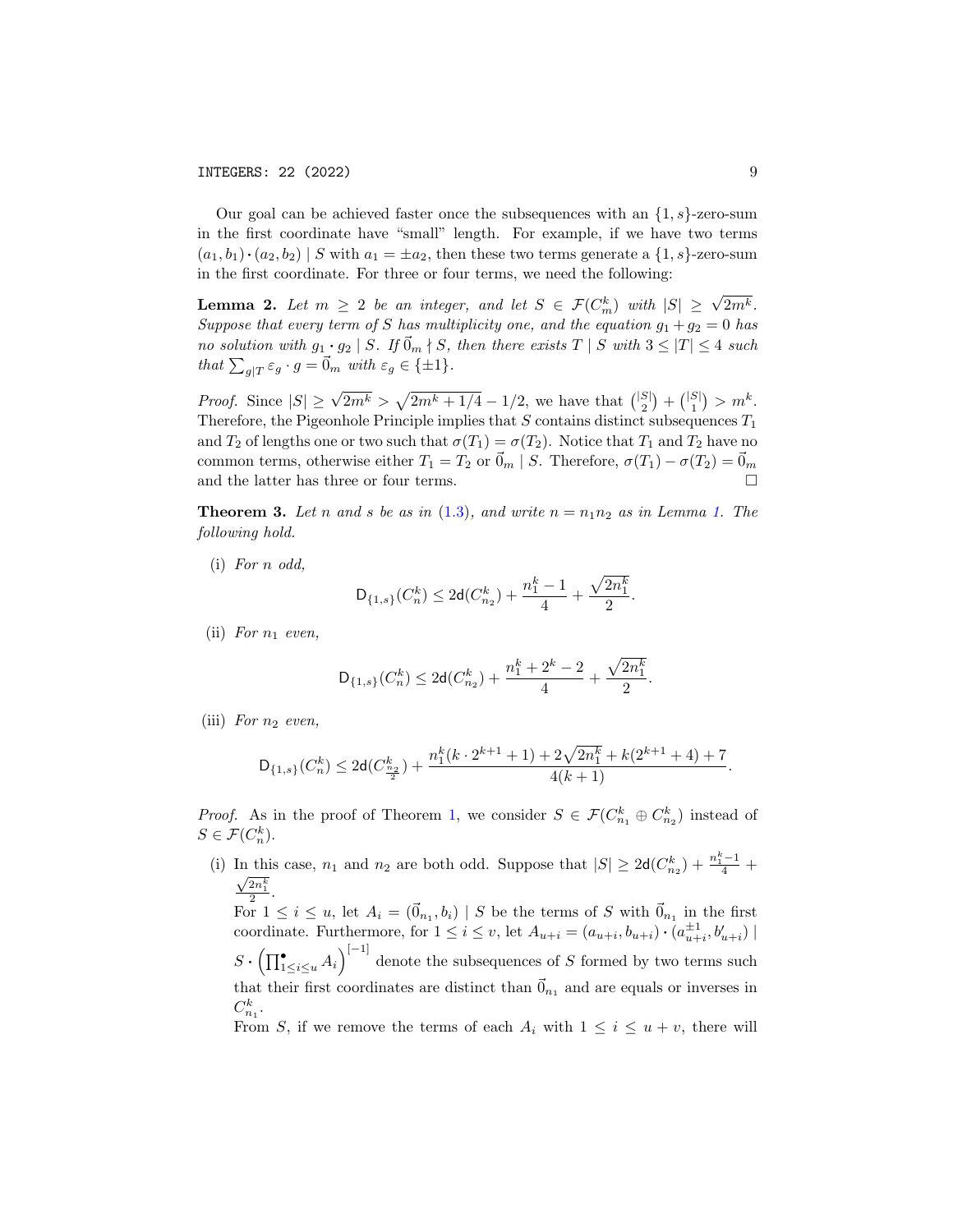remain at most  $\frac{n_1^k-1}{2}$  terms (otherwise there would exist two equal or inverse terms in the first coordinate, that could be included in the previous  $A_{u+i}$ ,  $1 \leq i \leq v$ .

Let  $T = S \cdot \left( \prod_{1 \leq i \leq u+v}^{\bullet} A_i \right)^{[-1]}$ , so that

$$
|T| = |S| - (u + 2v) \le \frac{n_1^k - 1}{2}.
$$

While  $|T| \geq \sqrt{2n_1^k}$  $|T| \geq \sqrt{2n_1^k}$  $|T| \geq \sqrt{2n_1^k}$ , Lemma 2 ensures that there exists  $T_1 | T$  with  $|T_1| \in$  ${3, 4}$  such that  $\vec{0}_{n_1} \in \sigma_{\{1, s\}}(T_1)$ . Inductively, whenever possible, we construct  $T_2, \ldots, T_w$  satisfying the same conditions than  $T_1$ , hence

$$
|T| - 4w = |S| - (u + 2v + 4w) < \sqrt{2n_1^k}.
$$

It follows that there exist  $u + v + w$  disjoint subsequences of S whose  $\{1, s\}$ weighted sum belong to  $\{\vec{0}_{n_1}\}\oplus C_{n_2}^k$ . Since

$$
u+v+w=\frac{u+2v}{4}+\frac{u+2v+4w}{4}+\frac{u}{2}>\frac{|S|-\frac{n_{1}^{k}-1}{2}}{4}+\frac{|S|-\sqrt{2n_{1}^{k}}}{4}\geq d(C_{n_{2}}^{k}),
$$

we are done.

(ii) This case is almost completely similar to the previous one. The only difference is the following: after defining  $A_i$  for  $1 \leq i \leq u + v$ , the subsequence  $T =$  $S \cdot \left( \prod_{1 \leq i \leq u+v}^{\bullet} A_i \right)^{[-1]}$  satisfies

$$
|T| = |S| - (u + 2v) \le \frac{n_1^k + 2^k - 2}{2},
$$

since there are  $2^k - 1$  non-zero elements of  $C_{n_1}^k$  that are their own inverses. The remainder follows exactly the same steps as Case (i).

(iii) In this case,  $n_1$  is odd and  $n_2$  is even. This proof is also similar to Case (i). Sup-In this case,  $n_1$  is odd and  $n_2$  is even. This proof is also similar to Case (1). Sup-<br>pose that  $S \in \mathcal{F}(C_{n_1}^k \oplus C_{n_2}^k)$  with  $|S| \geq 2d(C_{\frac{n_2}{2}}^k) + \frac{n_1^k(k \cdot 2^{k+1}+1) + 2\sqrt{2n_1^k} + k \cdot 2^{k+1} + 3}{4(k+1)}$ . For  $1 \leq i \leq u$ , let  $A_i \mid S$  such that  $|A_i| = 1$ , and its only term lies in  $\{\vec{0}_{n_1}\}\oplus C_{\frac{n_2}{2}}^k.$ 

For 
$$
1 \le i \le v
$$
, let  $A_{u+i} \mid S \cdot (\prod_{1 \le i \le u}^{\bullet} A_i)^{[-1]}$  such that  $|A_{u+i}| = 2$  and  
\n
$$
\sigma_{\{1,s\}}(A_{u+i}) \cap \left[ \{ \vec{0}_{n_1} \} \oplus C_{\frac{n_2}{2}}^{k} \right] \neq \varnothing.
$$
 Let  $T_1 = S \cdot (\prod_{1 \le i \le u+v}^{\bullet} A_i)^{[-1]}$ , so that  
\n
$$
|T_1| = |S| - (u+2v) \le 2^k \left( \frac{n_1^k - 1}{2} \right) + (2^k - 1) = 2^{k-1} (n_1^k + 1) - 1.
$$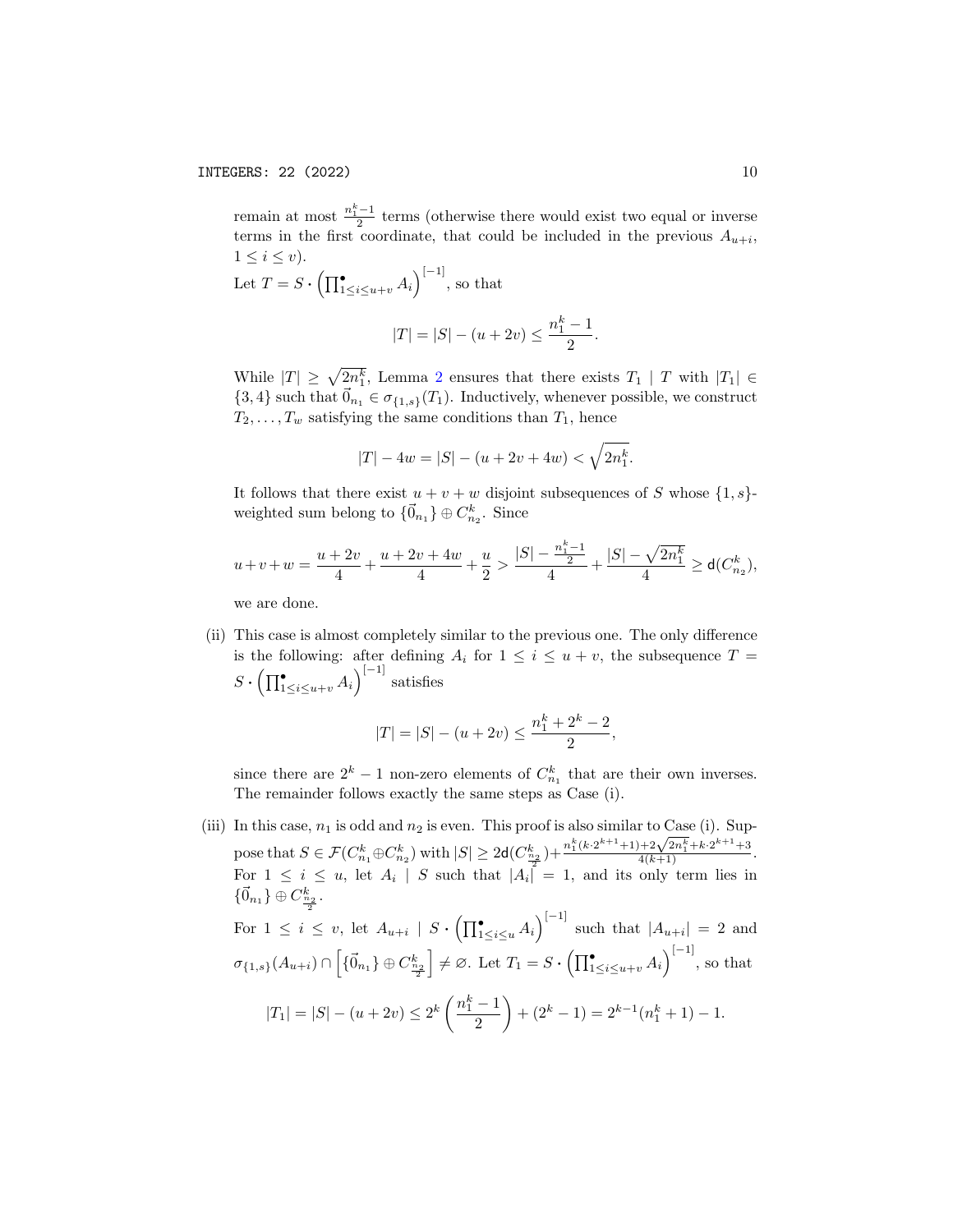For 
$$
1 \le i \le w
$$
, let  $A_{u+v+i} | T_1$  such that  $|A_{u+v+i}| = 2$  and  $\sigma_{\{1,s\}}(A_{u+v+i}) \cap$   
\n $\left[\{\vec{0}_{n_1}\}\oplus C_{n_2}^k\right] \neq \emptyset$ . Let  $T_2 = T_1 \cdot \left(\prod_{1 \le i \le u+v+w}^{\bullet} A_i\right)^{[-1]}$ , so that  
\n $|T_2| = |S| - (u + 2v + 2w) \le \frac{n_1^k - 1}{2}$ .

For  $1 \leq i \leq t$ , let  $A_{u+v+w+i}$  |  $T_2$  $T_2$  be as in Lemma 2 in such way that  $\sigma_{\{1,s\}}(A_{u+v+w+i}) \cap \left[\{\vec{0}_{n_1}\}\oplus C_{n_2}^k\right] \neq \varnothing$ . We have

$$
|S| - (u + 2v + 2w + 4t) < \sqrt{2n_1^k}.
$$

Since  $d(C_2^k) = k$ , the disjoint subsequences  $A_i$  for  $1 \le i \le u+v+w+t$  produce at least  $u + v + \left\lfloor \frac{w+t}{k+1} \right\rfloor$  terms into  $\{\vec{0}_{n_1}\}\oplus C_{\frac{n_2}{2}}^k$ . Since

$$
u + v + \frac{w+t}{k+1} = \frac{u + 2v + 2w + 4t}{4(k+1)} + \frac{u + 2v + 2w}{4(k+1)} + \frac{k(u + 2v)}{2(k+1)} + \frac{u}{2}
$$
  
> 
$$
\frac{|S| - \sqrt{2n_1^k}}{4(k+1)} + \frac{|S| - \frac{n_1^k - 1}{2}}{4(k+1)} + \frac{k(|S| - 2^{k-1}(n_1^k + 1) + 1)}{2(k+1)}
$$
  
\geq d(C\_{\frac{n\_2}{2}}^{k}) + 1,

we are done.

 $\Box$ 

Remark 1. Notice that the previous theorem only used subsequences of length at most four in order to obtain a zero-sum in the first coordinate. It unfolds that it is possible to go further with a similar of Lemma [2,](#page-8-0) considering subsequences of length at most six, eight, etc. However, the main terms involving  $\mathsf{d}(C_{n_2}^k)$  and  $n_1^k$  keep the same, the only change is that we get a larger denominator involving  $\sqrt{2n_1^k}$ , and we get other smaller terms of the form  $\sqrt[3]{2n_1^k}$ ,  $\sqrt[4]{2n_1^k}$ , etc. For instance, if n is odd and we consider subsequences up to six terms then we obtain the following inequality:

$$
\mathsf{D}_{\{1,s\}}(C_n^k) \leq 2\mathsf{d}(C_{n_2}^k) + \frac{n_1^k-1}{4} + \frac{\sqrt{2n_1^k}}{6} + \frac{\sqrt[3]{6n_1^k}}{3}.
$$

Alternatively, we could use the remainder of at most  $\sqrt{2n_1^k}$  terms to form subsequences of length much larger whose  $\{1, s\}$ -weighted sum is zero in the first coordinate and a better term (in some sense) in the second coordinate, but it also does not change the main terms. For these reasons, we decide to make it explicit until the first "error term".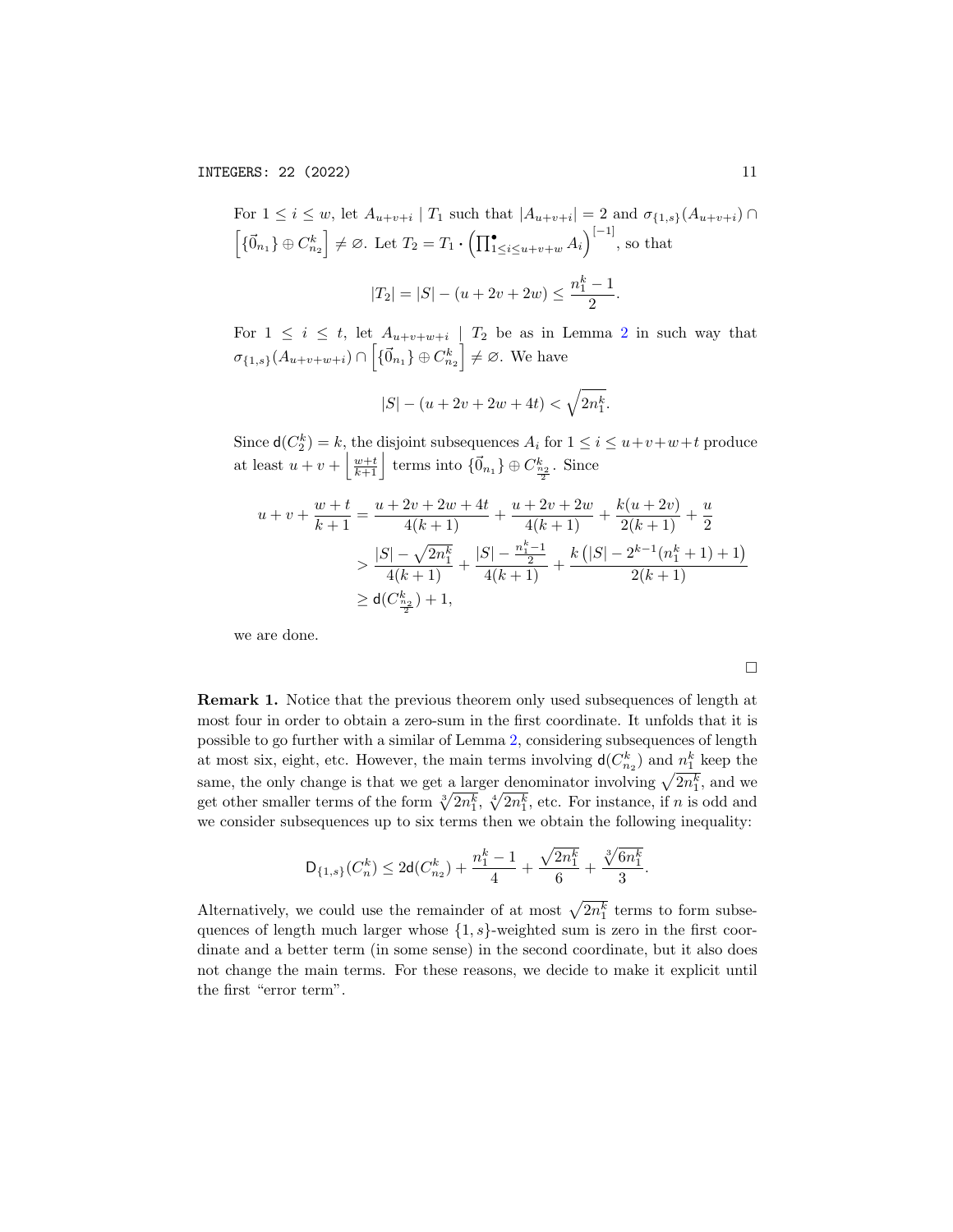# <span id="page-11-0"></span>5. The Upper Bounds for  $n = 2n_1n_2$

Due to the projection  $\Psi$ , we have  $C_n^k/(C_{n_1}^k \oplus C_{n_2}^k) \simeq C_2^k$ . Therefore, one can simply multiply each bound of Theorem [3](#page-8-1) by  $k+1$ , obtaining upper bounds for  $\mathsf{D}_{\{1,s\}}(C_n^k)$ . Indeed, it is possible to find  $k+1$  disjoint subsequences whose  $\{1, s\}$ -weighted sums are  $\vec{0}_{n_1} \oplus \vec{0}_{n_2}$ , that is, belong to  $C_2^k$ . Since  $d(C_2^k) = k$ , there exists a  $\{1, s\}$ -zero-sum subsubsequence. This proves the following result.

**Proposition 2.** Let n and s be as in [\(1.3\)](#page-2-0), and write  $n = 2n_1n_2$  as in Lemma [1.](#page-3-0) Then

$$
\mathsf{D}_{\{1,s\}}(C_n^k) \le (k+1)\mathsf{D}_{\{1,s\}}(C_{n_1n_2}).
$$

In the case that  $k = 1$ ,  $n_2$  is even and  $s \equiv n_2 + 1 \pmod{2n_2}$ , we are able to get a precise bound. For this, we need the following lemmas:

<span id="page-11-1"></span>**Lemma 3** (See [\[10,](#page-17-12) Theorem 11.1]). Let  $m \geq 3$  be an integer and let  $S \in \mathcal{F}(C_m)$ be a zero-sum free sequence of length  $|S| > m/2$ . Then, there exists g | S such that

$$
v_g(S) \ge \max \left\{ m - 2|S| + 1, |S| - \left\lfloor \frac{m-1}{3} \right\rfloor \right\}.
$$

In addition, for a residue class r (mod m), denote by  $\bar{r}$  the integer such that  $0 \leq$  $\overline{r} \leq m-1$  and  $r \equiv \overline{r} \pmod{m}$ . Then, there exists an integer t with  $gcd(t, m) = 1$ and  $\sum_{g|S} \overline{gt} < m$ . Moreover, for every  $1 \le k \le \sum_{g|S} \overline{gt}$ , there exists  $T_k \mid S$  such that  $\sum_{g|T_k} \overline{gt} = k$ .

We also need the value of  $D_{\{1,m+1\}}(C_{2m})$ , where m is even (so that  $(m+1)^2 \equiv 1$ )  $(mod 2m).$ 

<span id="page-11-2"></span>**Theorem 4.** Let  $m \geq 4$  be an even integer. Then

$$
D_{\{1,m+1\}}(C_{2m}) = m + 1.
$$

Moreover, each sequence of length  $m+1$  has a proper subsequence whose  $\{1,m+1\}$ weighted sum is  $0 \in C_{2m}$ .

*Proof.* The lower bound  $D_{\{1,m+1\}}(C_{2m}) \geq m+1$  follows the same steps than Theorem [2,](#page-6-1) hence it is only required to prove the upper bound. Let  $C_{2m} = \langle e \rangle$ , so that  $C_m = \langle 2e \rangle$ . Let

$$
S = \prod_{1 \le i \le m+1}^{\bullet} (t_i e) \in \mathcal{F}(C_{2m})
$$

of length  $|S| = m + 1$ . We observe that  $D_{\{1,m+1\}}(C_m) = m = d(C_m) + 1$ , and that

$$
\begin{cases}\n(m+1)a \equiv a \pmod{2m} & \text{if } a \text{ is even,} \\
(m+1)a \equiv m + a \pmod{2m} & \text{if } a \text{ is odd.} \n\end{cases}
$$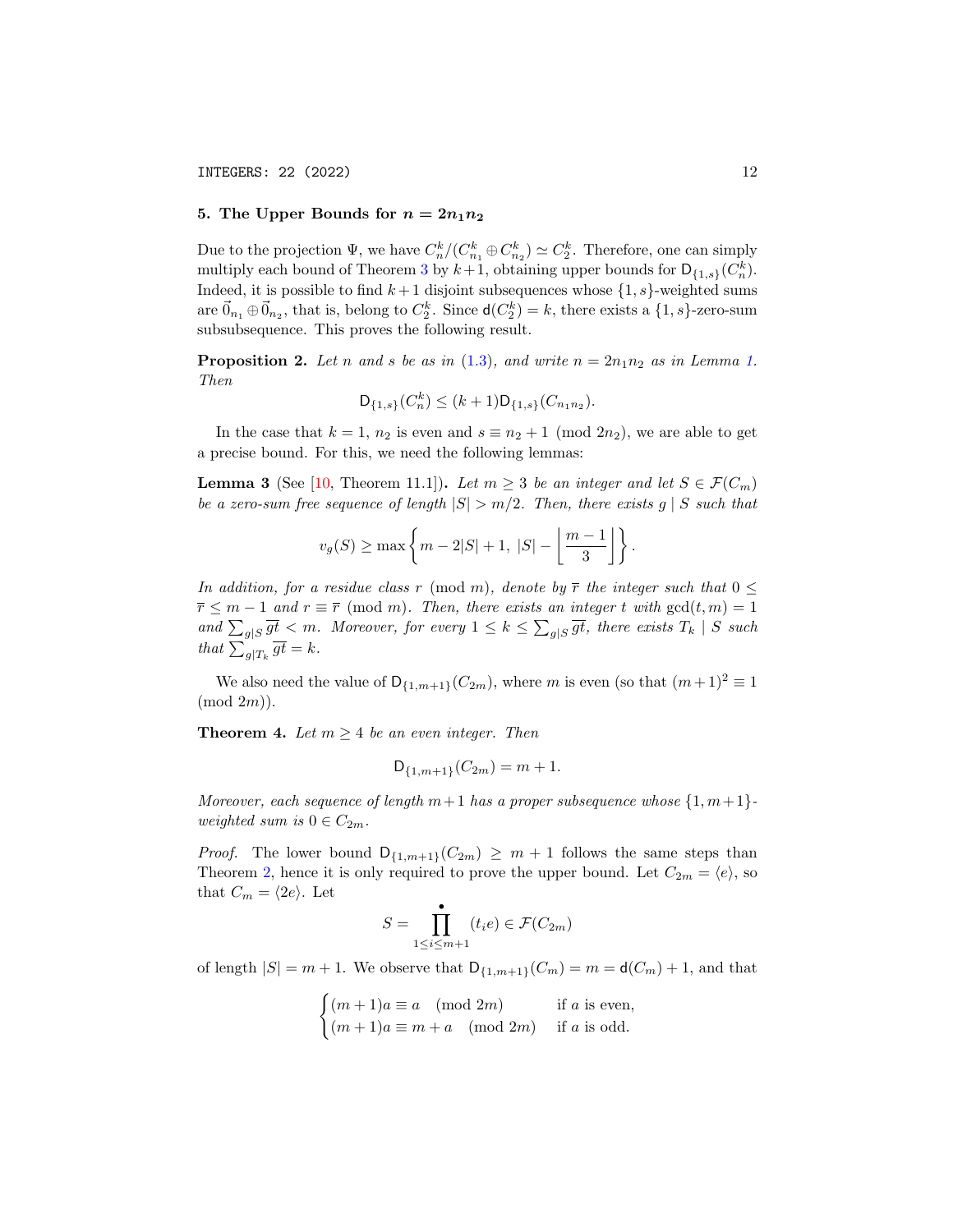Since  $|S| > m$ , the projection  $\Psi_1 : C_{2m} \to C_m$  that maps  $[(t \pmod{2m})e]$  into  $[(t \pmod{m})e]$  implies that there exists  $S_1 \mid S$  with  $|S_1| \leq m$  such that either  $0 \in \sigma_{\{1,m+1\}}(S_1)$  or  $me \in \sigma_{\{1,m+1\}}(S_1)$ . If  $0 \in \sigma_{\{1,m+1\}}(S_1)$ , then we are done. Therefore, we assume that  $me \in \sigma_{\{1,m+1\}}(S_1)$ .

Notice that if  $me \mid S$ , then  $|S \cdot (me)^{[-1]}| = m$ , thus there exists  $S' \mid S \cdot (me)^{[-1]}$ with  $|S'| \leq m$  such that either  $0 \in \sigma_{\{1,m+1\}}(S')$  or  $me \in \sigma_{\{1,m+1\}}(S')$ . If  $0 \in$  $\sigma_{\{1,m+1\}}(S')$ , then we are done. Otherwise,  $me \in \sigma_{\{1,m+1\}}(S')$ , which implies that  $0 \in \sigma_{\{1,m+1\}}(S' \cdot me)$ . If  $|S'| < m$ , then S has a proper  $\{1,m+1\}$ -weighted zerosum subsequence over  $C_{2m}$ . Thus, we may assume that  $|S'| = m$  and S' has no proper  $\{1, m + 1\}$ -weighted zero-sum subsequence. It follows from Lemma [3](#page-11-1) that  $S' = (te)^{[m]}$  for some integer  $1 \le t \le m$  such that  $gcd(t, m) = 1$  (in particular, t is odd). In this case, we have  $0 = (m+1)te + te + \cdots + te \in \sigma_{\{1,m+1\}}(S')$ , and again  ${m-1}$  times

we are done.

Hence, we assume that  $me \nmid S$ . Furthermore, suppose that S is zero-sum free over  $C_{2m}$  (otherwise, we are done). Since  $|S| > |C_{2m}|/2$ , after a possible change of generators (as in Lemma [3\)](#page-11-1), we assume that  $t_1, \ldots, t_{m+1}$  are positive integers in  $[1, 2m - 1]$  such that  $\sum_{i=1}^{m+1} t_i \leq 2m - 1$ .

In this way,  $S_1$  can be taken as an unweighted sum, that is,  $\sigma(S_1) = me$ . If  $S_1$ has some odd term, say  $ae \mid S_1$ , then

$$
(m+1)a + \sum_{t_i e | (S_1 \cdot (ae)^{[-1]})} t_i \equiv 0 \pmod{2m},
$$

hence, we are done. Otherwise, we assume that every term of any sequence  $S_1$  with  $\sigma(S_1) = me$  is even.

**CLAIM:** (2e) |  $S_1$  and  $e^{[2]}$  |  $S \cdot S_1^{[-1]}$ . If this is the case, we just consider  $S_2 = (S_1 \cdot e^{[2]}) \cdot (2e)^{[-1]}$ , therefore, we are done.

*Proof of the claim.* If  $e^{[2]} \nmid S$ , then

$$
t_1 + \dots + t_{m+1} \ge 1 + 2(m - 1) = 1 + 2m > 2m,
$$

a contradiction. If  $2e \nmid S_1$  then  $t_i e \mid S_1$  implies  $t_i \geq 4$  is even. We have that  $4|S_1| \leq \sum_{t_i \in |S_1|} t_i = m$ , hence  $|S_1| \leq \frac{m}{4}$ . Therefore

$$
|S\boldsymbol{\cdot} S_1^{[-1]}|=|S|-|S_1|\ge m+1-\frac{m}{4}=\frac{3m}{4}+1,
$$

which implies

$$
\sum_{t_i \in [S \cdot S_1^{[-1]}} t_i \ge \frac{3m}{4} + 1.
$$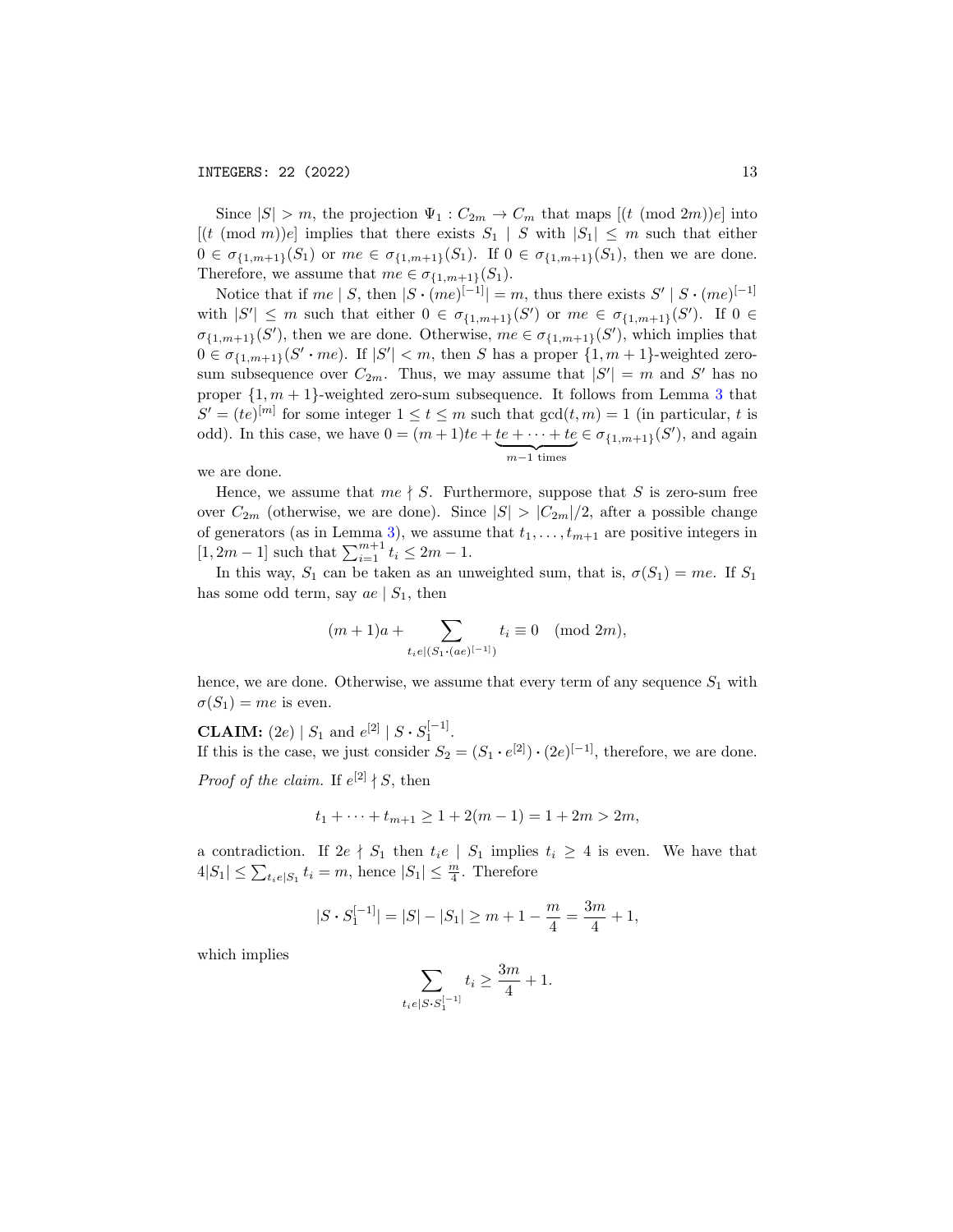INTEGERS: 22 (2022) 14

Let  $v_1 = v_e(S) = v_e(S \cdot S_1^{[-1]})$ . Since  $\sum_{t_i \in [S \cdot S_1^{[-1]}} t_i \leq m-1$  and  $|S_1| \leq \frac{m}{4}$ , the average term of the subsequence  $S \cdot (S_1 \cdot e^{[v_1]})^{[-1]}$  is at least 2. Therefore

$$
\frac{m-1-v_1}{\frac{3m}{4}+1-v_1} \ge \frac{\sum_{t_i e|S \cdot S_1^{[-1]}} t_i - v_1}{|S \cdot S_1^{[-1]}| - v_1} \ge 2,
$$

which implies  $v_1 \geq \frac{m}{2} + 3$ . If  $|S_1| = 1$ , then  $S_1 = me \mid S$ , a contradiction. Therefore,  $|S_1| \geq 2$ . The Pigeonhole Principle ensures that there exists  $t_i e \mid S_1$ such that  $1 \leq t_i \leq \frac{m}{2}$ . In this case, we replace the term  $t_i e$  by  $t_i$  copies of  $e$ , which is possible since  $v_1 > \frac{m}{2} \ge t_i$ . This leads us to a contradiction, hence, we are done.  $\Box$ 

<span id="page-13-1"></span>Corollary [1](#page-3-0). Let  $n = 2n_1n_2$  and s be as in Lemma 1 such that  $n_2$  is even and  $s \equiv n_2 + 1 \pmod{2n_2}$ . Then

$$
\mathsf{D}_{\{1,s\}}(C_n) = n_1 n_2 + 1.
$$

Proof. In view of Theorem [2,](#page-6-1) it is only required to prove the upper bound. Let  $S \in \mathcal{F}(C_n)$  such that  $|S| = \mathsf{D}_{\{1,s\}}(C_{n_1n_2}) + 1 = n_1n_2 + 1$ . Since  $|S| \ge n_2 + 1$ , Theorem [4](#page-11-2) ensures that there exists a subsequence  $T_1$  | S with  $|T_1| \leq n_2$  whose  $\{1, s\}$ weighted sum belongs to the subgroup  $C_{n_1}$ . Now construct  $T_2 | S \cdot T_1^{[-1]}$  with the same property. Inductively, for  $j \leq n_1$ , we construct  $T_j \mid S \cdot (T_1 \cdot \cdots \cdot T_{j-1})^{[-1]}$  with  $|T_j| \leq n_2$  such that an  $\{1, s\}$ -weighted sum belongs to  $C_{n_1}$ . Since  $d(C_{n_1}) = n_1 - 1$ , this corollary follows.  $\Box$ 

# <span id="page-13-0"></span>6. The Tightness of the Bounds

For  $n = n_1 n_2$ , if  $n_2$  is odd and either  $n_1 > n_2$  or  $n_1$  is even, then the second bound of Theorem [1](#page-5-1) is useful only when  $n_2 \geq \lfloor \log_2(n_1) \rfloor$ . Otherwise, the first bound is more useful. The worst bounds are those where  $n_2$  is odd and  $n_1 < n_2$ , in which case we were unable to find a good lower bound. On the other hand, Proposition [1](#page-7-0) is more useful than Theorem [3](#page-8-1) only when  $n_1$  is very small compared to  $n_2$ ; otherwise, Theorem [3](#page-8-1) turns out to be of better use.

For  $n = 2n_1n_2$ , we provided a good lower bound in terms of the previous case. In the particular case  $k = 1$ , the problem splits into two subcases:  $n_2$  even with  $s \equiv n_2 + 1 \pmod{2n_2}$  (whose exact value has been established in Corollary [1\)](#page-13-1) and  $n_1$  even with  $s \equiv n_1 - 1 \pmod{2n_1}$ . In both cases, the values of  $\mathsf{D}_{\{1,s\}}(C_n)$  depend on  $D_{\{1,s\}}(C_{n_1n_2})$ . On the other hand, the upper bound is asymptotically sharp for large values of k.

**Notation.** Let  $f, g$  be positive functions. As usual, we use the asymptotic Bachmann-Landau notations: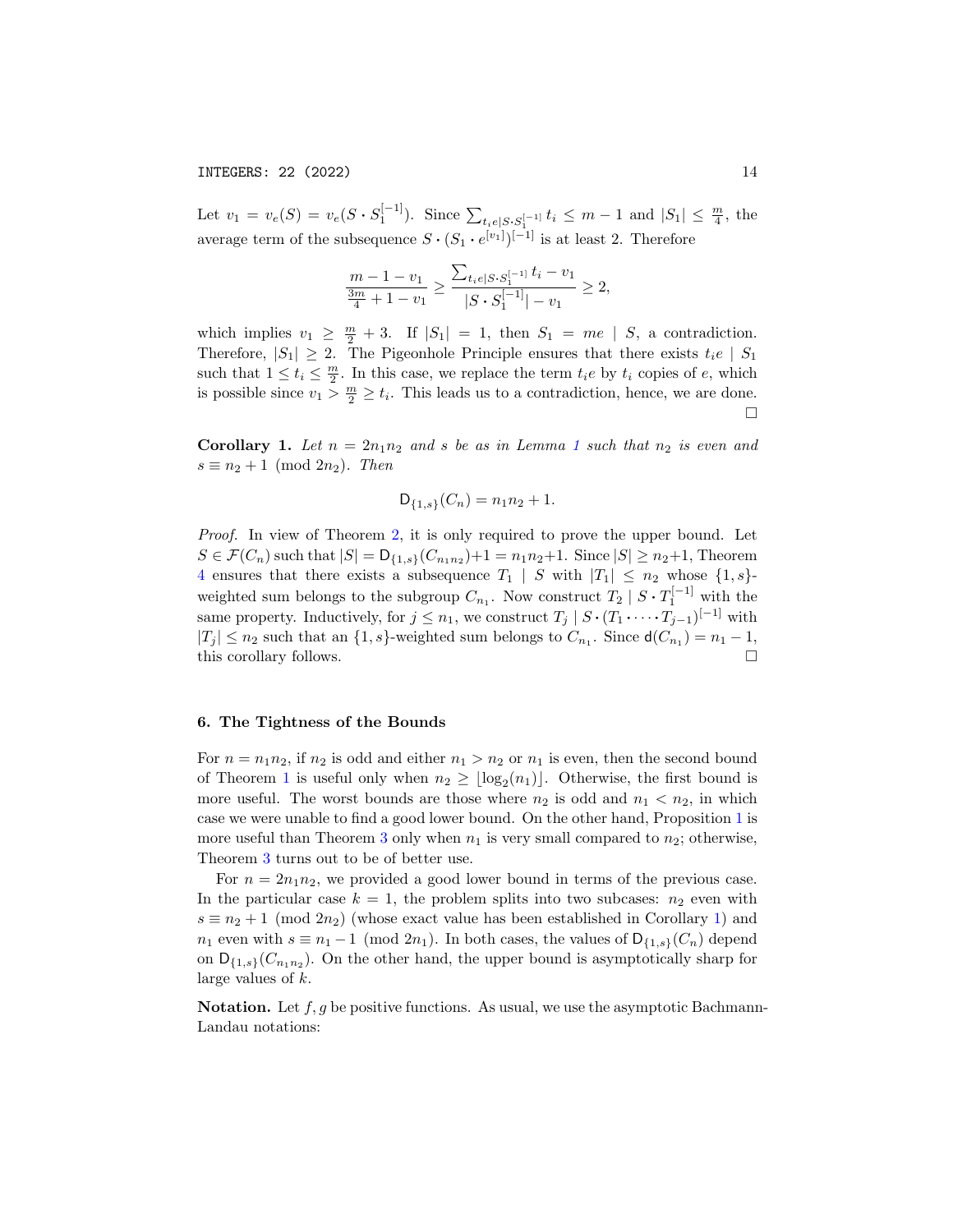- $f(n) \sim g(n)$  means that  $\lim_{n \to \infty} \frac{f(n)}{g(n)}$  $\frac{f^{(n)}}{g(n)} = 1,$
- $f(n) = O(g(n))$  means that there exists  $c > 0$  such that  $f(n) \leq c \cdot g(n)$  for every positive integer  $n$ , and
- $f(n) = o(g(n))$  means that  $\lim_{n \to \infty} \frac{f(n)}{g(n)}$  $\frac{f^{(n)}}{g(n)} = 0.$

<span id="page-14-0"></span>**Conjecture [1.](#page-3-0)** Let *n* and *s* be as in [\(1.3\)](#page-2-0), and write  $n = n_1 n_2$  as in Lemma 1. We expect that

$$
D_{\{1,s\}}(C_n^k) = \begin{cases} 2kn_2 + O(k \cdot \log_2(n_1)) & \text{if } n_2 \text{ is odd,} \\ kn_2 + O(k \cdot \log_2(n_1)) & \text{if } n_2 \text{ is even,} \end{cases}
$$
  

$$
D_{\{1,s\}}(C_n) = \begin{cases} 2n_2 + \lfloor \log_2(n_1) \rfloor & \text{if } n_2 \text{ is odd,} \\ n_2 + \lfloor \log_2(n_1) \rfloor & \text{if } n_2 \text{ is even.} \end{cases}
$$

In the case that  $n = 2n_1n_2$ , we expect that

$$
\mathsf{D}_{\{1,s\}}(C_n^k) = k \cdot \mathsf{D}_{\{1,s\}}(C_{n_1n_2}^k) + 1.
$$

Remember that  $d(C_n) = n - 1$  and  $d(C_n^2) = 2n - 2$ . It is conjectured that if  $k \geq 3$  then equality in [\(1.1\)](#page-1-0) holds for  $C_n^k$ , that is,  $d(C_n^k) = k(n-1)$ . Girard [\[9\]](#page-17-13) showed that  $d(C_n^k) \sim kn$  as  $n \to \infty$ . As a consequence of the upper bounds and Girard's result, we have the following.

**Corollary 2.** Let n and s be as in [\(1.3\)](#page-2-0), and write  $n = n_1 n_2$  as in Lemma [1.](#page-3-0)

(i) With  $n_1$  fixed, it follows that

$$
\mathsf{D}_{\{1,s\}}(C_n^k) = \begin{cases} 2kn_2(1+o(1)) & \text{ if } n_2 \text{ is odd,} \\ kn_2(1+o(1)) & \text{ if } n_2 \text{ is even.} \end{cases}
$$

(ii) With  $n_2$  fixed, it follows that

$$
D_{\{1,s\}}(C_n^k) = O(k \cdot \log_2(n_1)).
$$

The next proposition and corollary yield the exact values of  $D_{\{1,s\}}(C_n)$  when  $n_1 \in \{3, 5\}$  and  $n_2$  is even for  $n = n_1 n_2$  and for  $n = 2n_1 n_2$ , respectively, proving particular cases of Conjecture [1.](#page-14-0) It is worth mentioning that Theorems [1\(](#page-5-1)i) and [3\(](#page-8-1)iii) yield

$$
n_2 + \lfloor \log_2(n_1) \rfloor \le \mathsf{D}_{\{1,s\}}(C_n) \le n_2 + \lfloor \log_2(n_1) \rfloor + 1
$$

provided  $n = n_1 n_2$ ,  $n_2$  is even and  $n_1 \in \{3, 5\}$ , and similar intervals for the cases where  $n = 2n_1n_2$ .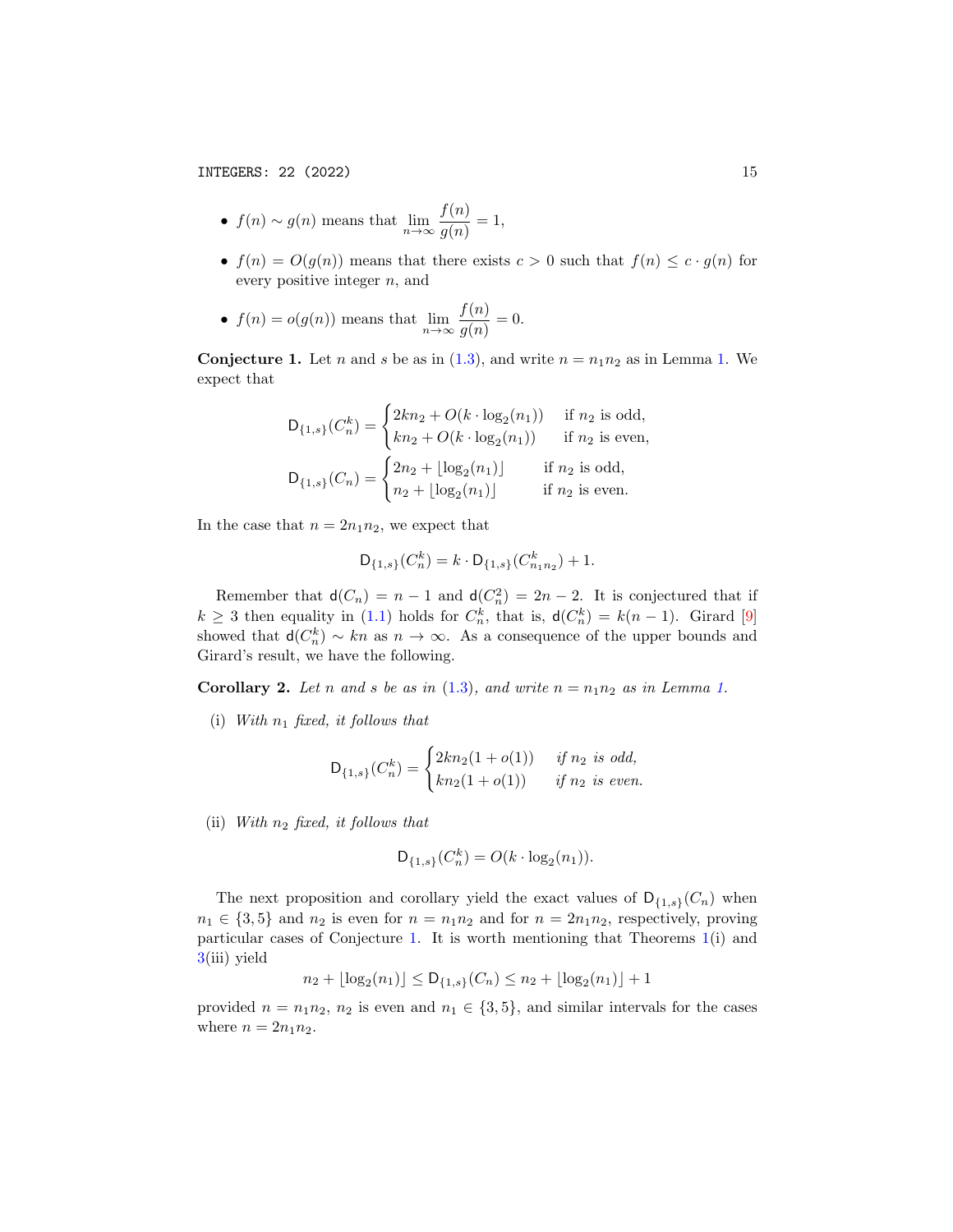INTEGERS: 22 (2022) 16

**Proposition 3.** Let n and s be as in [\(1.3\)](#page-2-0), and write  $n = n_1 n_2$  as in Lemma [1,](#page-3-0) where  $n_1 \in \{3, 5\}$  and  $n_2$  even. Then

$$
D_{\{1,s\}}(C_n) = n_2 + \lfloor \log_2(n_1) \rfloor.
$$

*Proof.* The lower bound  $D_{\{1,s\}}(C_n) \geq n_2 + \lfloor \log_2(n_1) \rfloor$  is given by item (i) of Theorem [1.](#page-5-1) Therefore we just need to prove that if  $S \in \mathcal{F}(C_{n_1} \oplus C_{n_2})$  and  $|S| = n_2 +$  $\lfloor \log_2(n_1) \rfloor$ , then S is not  $\{1, s\}$ -zero-sum free. Let  $C_{n_1} = \langle e_1 \rangle$ ,  $C_{n_2} = \langle e_2 \rangle$ ,  $C_{\frac{n_2}{2}} =$  $\langle 2e_2 \rangle$ , and  $e_2 + C_{\frac{n_2}{2}} = \{te_2 \in C_{n_2} : t \text{ is odd}\}.$ 

Let  $k \in \mathbb{Z}$  such that  $|S \cap (\{0\} \oplus C_{n_2})| = n_2 - k$ . Since  $d(C_{n_2}) = n_2 - 1$ , if  $k \leq 0$ , then, we are done. Hence, assume  $k \geq 1$ .

(i) CASE  $n_1 = 3$ ,  $|S| = n_2 + 1$ : It holds  $|S \cap (\{e_1, 2e_1\} \oplus C_{n_2})| = k + 1 \ge 2$ . From these, it is possible to obtain a zero-sum in the first coordinate using any subsequence formed by two terms  $(g_1, h_1) \cdot (g_2, h_2) \mid S \cap (\{e_1, 2e_1\} \oplus C_{n_2}).$ In fact, if  $g_1 = g_2$ , then  $(g_1 - g_2, h_1 + h_2) = (0, h_1 + h_2)$ , and if  $g_1 = e_1$  and  $g_2 = 2e_1$  then  $(g_1 + g_2, h_1 + h_2) = (0, h_1 + h_2).$ 

Let  $S = T_1 \cdot T_2 \cdot T_3$ , where

$$
T_1 | S \cap (\{0\} \oplus C_{n_2}),
$$
  
\n
$$
T_2 | S \cap (\{e_1, 2e_1\} \oplus C_{\frac{n_2}{2}}),
$$
  
\n
$$
T_3 | S \cap (\{e_1, 2e_1\} \oplus (e_2 + C_{\frac{n_2}{2}})).
$$

Then it is possible to obtain at least

$$
\left\lfloor \frac{|T_1|}{2} \right\rfloor + \left\lfloor \frac{|T_2|}{2} \right\rfloor + \left\lfloor \frac{|T_3|}{2} \right\rfloor = \left\lfloor \frac{n_2 - k}{2} \right\rfloor + \left\lfloor \frac{|T_2|}{2} \right\rfloor + \left\lfloor \frac{k+1-|T_2|}{2} \right\rfloor
$$

$$
\ge \frac{n_2 - k - 1}{2} + \frac{|T_2| - 1}{2} + \frac{k+1-|T_2| - 1}{2}
$$

$$
\ge \frac{n_2}{2} - 1
$$

elements in  $\{0\} \oplus C_{\frac{n_2}{2}}$ . Since  $\mathsf{d}(C_{\frac{n_2}{2}}) = \frac{n_2}{2} - 1$ , if the latter inequality is strict, then we are done. Otherwise,  $n_2 - k$ ,  $|T_2|$  and  $k + 1 - |T_2|$  are all odd, hence k is odd. Therefore, after removing the sums of those pairs, it remains one term from each subsequence  $T_1$ ,  $T_2$  and  $T_3$ . Let  $(0, t_1e_2) | T_1, (ue_1, 2t_2e_2) | T_2$  and  $(ve_1,(2t_3-1)e_2)$  |  $T_3$  these remainder terms. If  $t_1$  is even, then we have one more term in  $\{0\} \oplus C_{\frac{n_2}{2}}$ , and we are done. Hence, we suppose that  $t_1$  is odd. In this case,

$$
(0,(t_1+2t_2+2t_3-1)e_2) \in \sigma_{\{1,s\}}((0,t_1e_2)\cdot (ue_1,2t_2e_2)\cdot (ve_1,(2t_3-1)e_2)),
$$

and again we have one more element in  $\{0\} \oplus C_{\frac{n_2}{2}}$ . Therefore, we are done.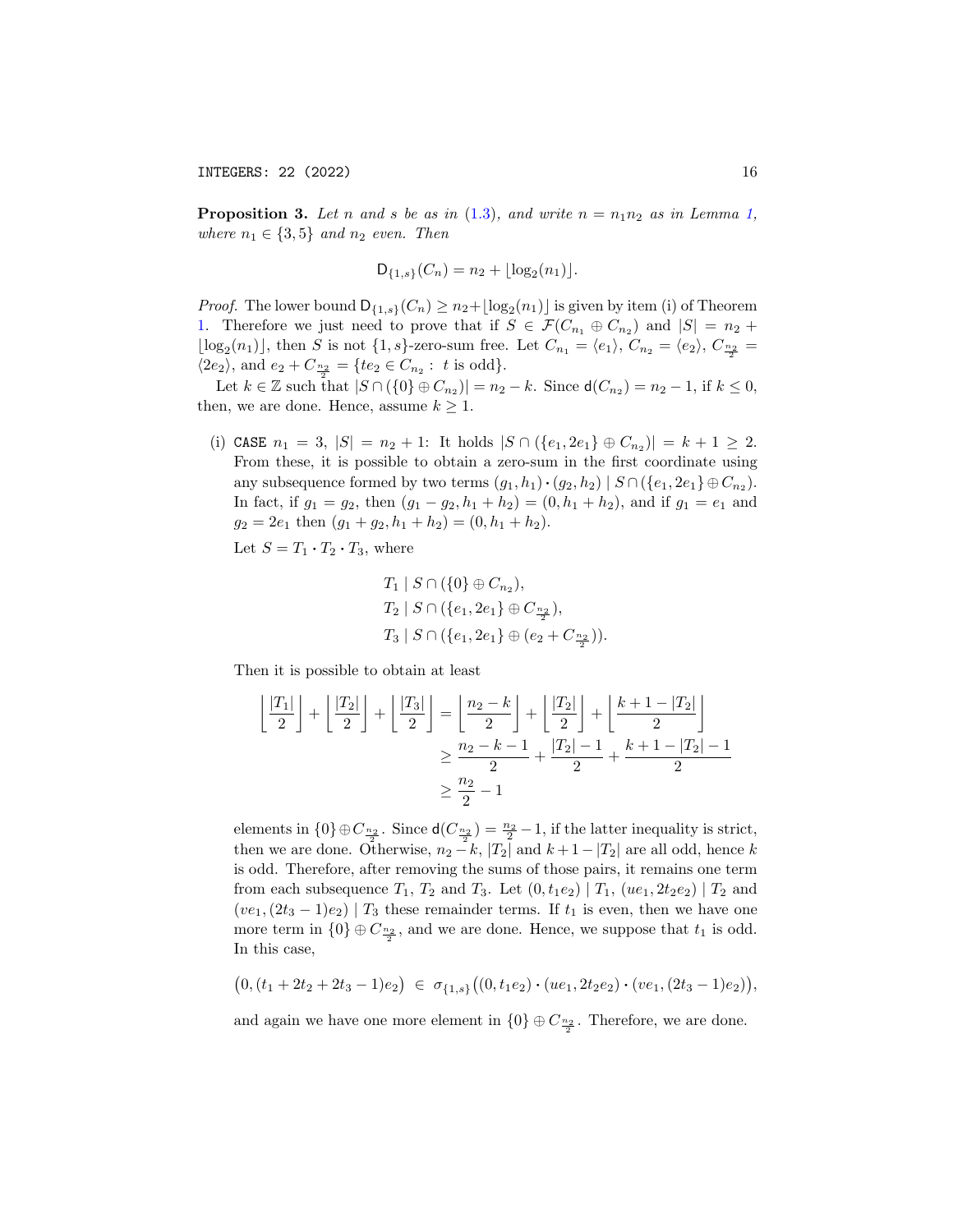(ii) CASE  $n_1 = 5$ ,  $|S| = n_2 + 2$ : As in the previous case, we have

$$
|S \cap (\{e_1, 2e_1, 3e_1, 4e_1\} \oplus C_{n_2})| = k + 2 \ge 3.
$$

Define  $S = T_1 \cdot T_2 \cdot T_3 \cdot T_4 \cdot T_5$ , where

 $T_1 | S \cap (\{0\} \oplus C_{n_2}),$  $T_2 | S \cap (\{e_1, 4e_1\} \oplus C_{e_2 + \frac{n_2}{2}}),$  $T_3 | S \cap (\{e_1, 4e_1\} \oplus C_{\frac{n_2}{2}}),$  $T_4 \mid S \cap (\{2e_1, 3e_1\} \oplus C_{e_2 + \frac{n_2}{2}}),$  $T_5 | S \cap (\{2e_1, 3e_1\} \oplus C_{\frac{n_2}{2}}).$ 

Notice that the terms in each  $T_i$  can be grouped in pairs in order to obtain products in  ${0} \oplus C_{\frac{n_2}{2}}$ . Since  $n_2$  and  $|S|$  are even,  $|T_2|+|T_3|+|T_4|+|T_5|=k+2$ and

$$
\sum_{i=1}^{5} \left\lfloor \frac{|T_i|}{2} \right\rfloor \ge \frac{n_2 - k - 1}{2} + \sum_{i=2}^{5} \frac{|T_i| - 1}{2} + \frac{1}{2} = \frac{n_2}{2} - 1,
$$

it is possible to obtain at least  $\frac{n_2}{2} - 1$  disjoint subsums in  $\{0\} \oplus C_{\frac{n_2}{2}}$ . If the previous inequality is strict, then we are done. Otherwise, it remains at least one term in four of the subsequences  $T_i$  for  $1 \leq i \leq 5$ . We observe that one term from each  $T_2$  and  $T_3$  generates a subsum in  $\{0\} \oplus C_{n_2}$ , as well as one term from each  $T_4$  and  $T_5$  generates a subsum in  $\{0\} \oplus C_{n_2}$ . If  $|T_1|$  is even, then it remains the terms from  $T_2$ ,  $T_3$ ,  $T_4$  and  $T_5$ , and we obtain two subsums in  $\{0\} \oplus C_{n_2}$ , which produce one more subsum in  $\{0\} \oplus C_{\frac{n_2}{2}}$ . Otherwise, either  $T_2$  and  $T_3$  generate one more subsum in  $\{0\} \oplus C_{n_2}$  or  $T_4$  and  $T_5$  generate one more subsum in  $\{0\} \oplus C_{n_2}$ , and adding the remainder term from  $T_1$  led us to one more subsum in  $\{0\} \oplus C_{\frac{n_2}{2}}$ . Hence, we are done.

 $\Box$ 

**Remark 2.** The previous argument can be adapted to higher values of  $n_1$ , but the inequality obtained will be weaker. Thereby, it will be required to produce more subsums in  $\{0\} \oplus C_{\frac{n_2}{2}}$  using at most one remainder term from each subsequence  $T_1, \ldots, T_{n_1}$ . This creates several cases as  $n_1$  grows.

From the previous proposition and Corollary [1,](#page-13-1) it follows that:

Corollary 3. Let n and s be as in  $(1.3)$ , and write  $n = 2n_1n_2$  as in Lemma [1,](#page-3-0) where  $n_1 \in \{3, 5\}$  and  $n_2$  even. Then

$$
D_{\{1,s\}}(C_n) = n_2 + \lfloor \log_2(n_1) \rfloor + 1.
$$